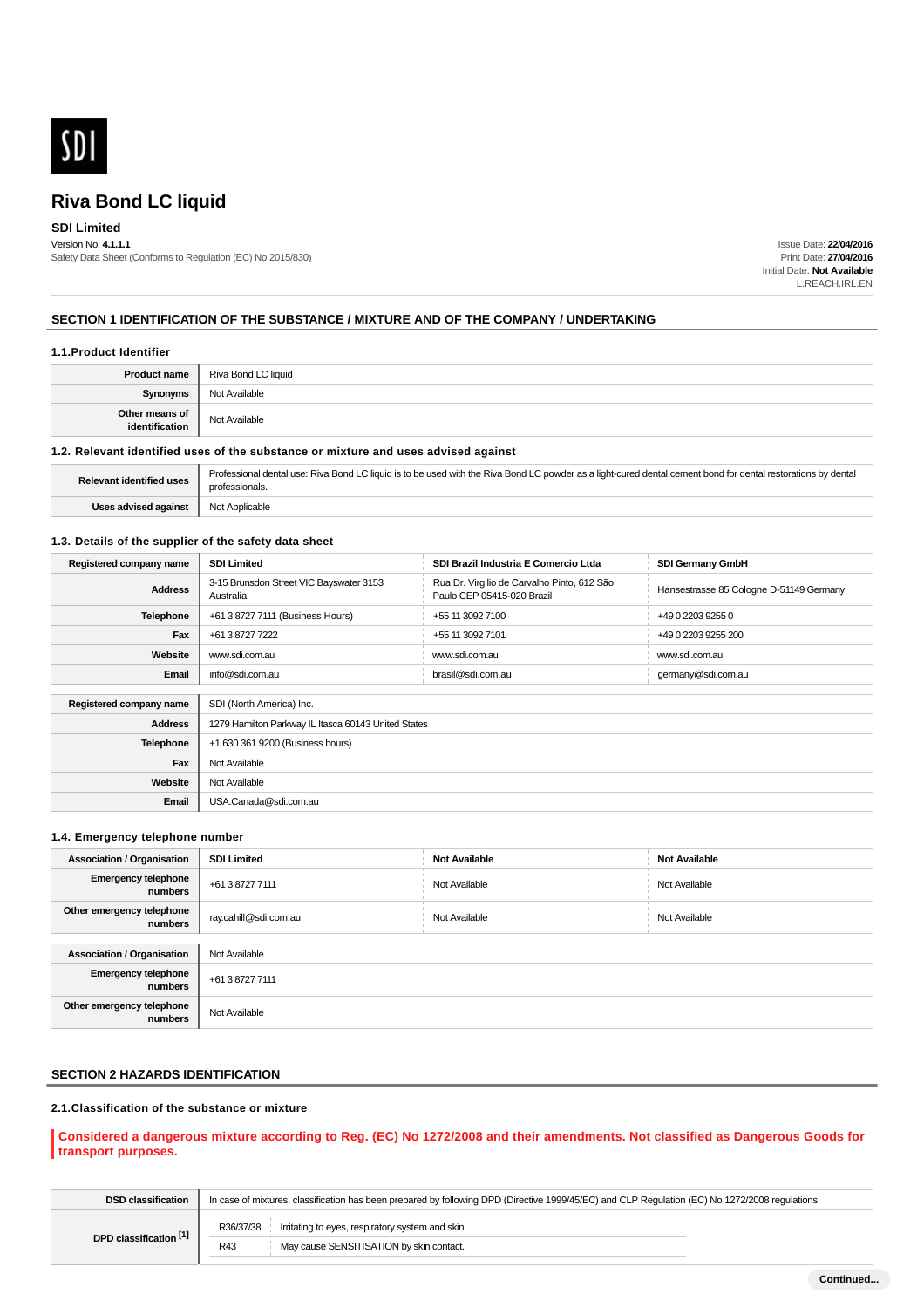|  | <b>Riva Bond LC liquid</b> |  |  |  |
|--|----------------------------|--|--|--|
|--|----------------------------|--|--|--|

|                                                                                            | Harmful to aquatic organisms, may cause long-term adverse effects in the aquatic environment.<br>R52/53                                                                                                                       |  |
|--------------------------------------------------------------------------------------------|-------------------------------------------------------------------------------------------------------------------------------------------------------------------------------------------------------------------------------|--|
| Legend:                                                                                    | 1. Classification by vendor; 2. Classification drawn from EC Directive 67/548/EEC - Annex I ; 3. Classification drawn from EC Directive 1272/2008 - Annex VI                                                                  |  |
| <b>Classification according to</b><br>regulation (EC) No<br>1272/2008 [CLP] <sup>[1]</sup> | Skin Corrosion/Irritation Category 2, Eye Irritation Category 2, Skin Sensitizer Category 1, Specific target organ toxicity - single exposure Category 3<br>(respiratory tract irritation), Chronic Aquatic Hazard Category 3 |  |
| Legend:                                                                                    | 1. Classification by vendor; 2. Classification drawn from EC Directive 67/548/EEC - Annex I; 3. Classification drawn from EC Directive 1272/2008 - Annex VI                                                                   |  |

**2.2. Label elements**



**SIGNAL WORD WARNING**

#### **Hazard statement(s)**

| H315 | Causes skin irritation.                            |
|------|----------------------------------------------------|
| H319 | Causes serious eye irritation.                     |
| H317 | May cause an allergic skin reaction.               |
| H335 | May cause respiratory irritation.                  |
| H412 | Harmful to aquatic life with long lasting effects. |

#### **Supplementary statement(s)**

Not Applicable

#### **Precautionary statement(s) Prevention**

| P271             | Use only outdoors or in a well-ventilated area.                            |
|------------------|----------------------------------------------------------------------------|
| P280             | Wear protective gloves/protective clothing/eye protection/face protection. |
| P <sub>261</sub> | Avoid breathing mist/vapours/spray.                                        |
| P273             | Avoid release to the environment.                                          |
| P272             | Contaminated work clothing should not be allowed out of the workplace.     |

#### **Precautionary statement(s) Response**

| P302+P352      | IF ON SKIN: Wash with plenty of water and soap.                                                                                  |
|----------------|----------------------------------------------------------------------------------------------------------------------------------|
| P305+P351+P338 | IF IN EYES: Rinse cautiously with water for several minutes. Remove contact lenses, if present and easy to do. Continue rinsing. |
| P312           | Call a POISON CENTER/doctor/physician/first aider/if you feel unwell.                                                            |
| P333+P313      | If skin irritation or rash occurs: Get medical advice/attention.                                                                 |
| P337+P313      | If eye irritation persists: Get medical advice/attention.                                                                        |
| P362+P364      | Take off contaminated clothing and wash it before reuse.                                                                         |
| P304+P340      | IF INHALED: Remove person to fresh air and keep comfortable for breathing.                                                       |
|                |                                                                                                                                  |

#### **Precautionary statement(s) Storage**

| P405      | Store locked up.                                                 |
|-----------|------------------------------------------------------------------|
| P403+P233 | Store in a well-ventilated place. Keep container tightly closed. |

#### **Precautionary statement(s) Disposal**

|  | DE04<br>$\cdot$ | i local regulations.<br>nn,<br>ontents<br>` With<br>าทาล<br>יבחוב<br>oroanci<br>$\sim$<br>11 I 21 O<br>. .<br>____ |
|--|-----------------|--------------------------------------------------------------------------------------------------------------------|
|--|-----------------|--------------------------------------------------------------------------------------------------------------------|

#### **2.3. Other hazards**

REACh - Art.57-59: The mixture does not contain Substances of Very High Concern (SVHC) at the SDS print date.

## **SECTION 3 COMPOSITION / INFORMATION ON INGREDIENTS**

## **3.1.Substances**

See 'Composition on ingredients' in Section 3.2

## **3.2.Mixtures**

| <b>1.CAS No</b><br>2.EC No<br>3. Index No<br><b>4.REACH No</b>          | %[weight] | Name                        | <b>Classification according to</b><br>directive 67/548/EEC [DSD] | Classification according to regulation (EC) No 1272/2008 [CLP]                                                                                                                                                                              |
|-------------------------------------------------------------------------|-----------|-----------------------------|------------------------------------------------------------------|---------------------------------------------------------------------------------------------------------------------------------------------------------------------------------------------------------------------------------------------|
| 1.9003-01-4<br>2. Not Available<br>3. Not Available<br>4. Not Available | 15-25     | acrylic acid<br>homopolymer | R36/37/38, R51/53 <sup>[1]</sup>                                 | Skin Corrosion/Irritation Category 2, Eye Irritation Category 2, Specific target organ<br>toxicity - single exposure Category 3 (respiratory tract irritation), Chronic Aquatic<br>Hazard Category 2; H315, H319, H335, H411 <sup>[1]</sup> |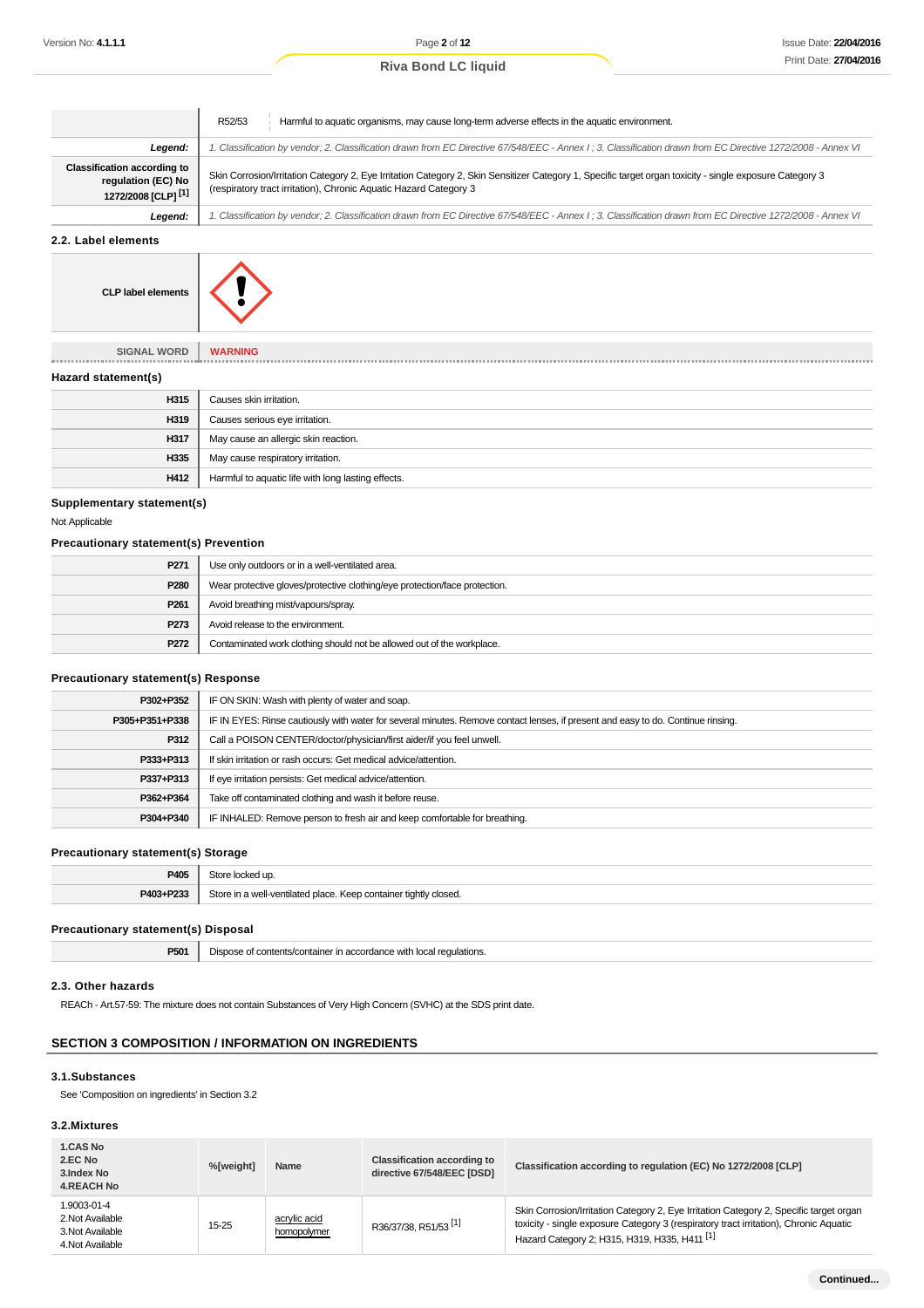|  |  | <b>Riva Bond LC liquid</b> |  |  |  |
|--|--|----------------------------|--|--|--|
|--|--|----------------------------|--|--|--|

| 1.87-69-4<br>2.201-766-0<br>3. Not Available<br>4.01-2119537204-47-XXXX,<br>01-2119851173-43-XXXX,<br>01-2119851174-41-XXXX | $1 - 5$                                                                                                                                                                                          | tartaric acid                  | R36/37/38 <sup>[1]</sup>   | Skin Corrosion/Irritation Category 2, Eye Irritation Category 2, Specific target organ<br>toxicity - single exposure Category 3 (respiratory tract irritation); H315, H319, H335<br>$[1]$ |  |
|-----------------------------------------------------------------------------------------------------------------------------|--------------------------------------------------------------------------------------------------------------------------------------------------------------------------------------------------|--------------------------------|----------------------------|-------------------------------------------------------------------------------------------------------------------------------------------------------------------------------------------|--|
| 1.868-77-9<br>2.212-782-2<br>3.607-124-00-X<br>4.01-2119490169-29-XXXX                                                      | 25-40                                                                                                                                                                                            | 2-hydroxyethyl<br>methacrylate | R36/38, R43 <sup>[2]</sup> | Eye Irritation Category 2, Skin Corrosion/Irritation Category 2, Skin Sensitizer<br>Category 1; H319, H315, H317 <sup>[3]</sup>                                                           |  |
| 1. Not Available<br>2. Not Available<br>3. Not Available<br>4. Not Available                                                | $5 - 15$                                                                                                                                                                                         | dimethacrylate<br>cross-linker | Not Applicable             | Not Applicable                                                                                                                                                                            |  |
| 1. Not Available<br>2. Not Available<br>3. Not Available<br>4. Not Available                                                | 10-20                                                                                                                                                                                            | acidic monomer                 | Not Applicable             | Not Applicable                                                                                                                                                                            |  |
| Legend:                                                                                                                     | 1. Classification by vendor; 2. Classification drawn from EC Directive 67/548/EEC - Annex I ; 3. Classification drawn from EC Directive 1272/2008 - Annex VI<br>4. Classification drawn from C&L |                                |                            |                                                                                                                                                                                           |  |

#### **SECTION 4 FIRST AID MEASURES**

### **4.1. Description of first aid measures**

| General             | If skin contact occurs:<br>In mediately remove all contaminated clothing, including footwear.<br>Flush skin and hair with running water (and soap if available).<br>▶ Seek medical attention in event of irritation.<br>If this product comes in contact with the eyes:<br>• Wash out immediately with fresh running water.<br>Ensure complete irrigation of the eye by keeping eyelids apart and away from eye and moving the eyelids by occasionally lifting the upper and lower lids.<br>► Seek medical attention without delay; if pain persists or recurs seek medical attention.<br>► Removal of contact lenses after an eye injury should only be undertaken by skilled personnel.<br>If fumes or combustion products are inhaled remove from contaminated area.<br>$\blacktriangleright$ Seek medical attention.<br>$\blacktriangleright$ Immediately give a glass of water.<br>First aid is not generally required. If in doubt, contact a Poisons Information Centre or a doctor.<br>Seek medical attention. |
|---------------------|------------------------------------------------------------------------------------------------------------------------------------------------------------------------------------------------------------------------------------------------------------------------------------------------------------------------------------------------------------------------------------------------------------------------------------------------------------------------------------------------------------------------------------------------------------------------------------------------------------------------------------------------------------------------------------------------------------------------------------------------------------------------------------------------------------------------------------------------------------------------------------------------------------------------------------------------------------------------------------------------------------------------|
| <b>Eye Contact</b>  | If this product comes in contact with the eyes:<br>• Wash out immediately with fresh running water.<br>Ensure complete irrigation of the eye by keeping eyelids apart and away from eye and moving the eyelids by occasionally lifting the upper and lower lids.<br>► Seek medical attention without delay; if pain persists or recurs seek medical attention.<br>► Removal of contact lenses after an eye injury should only be undertaken by skilled personnel.                                                                                                                                                                                                                                                                                                                                                                                                                                                                                                                                                      |
| <b>Skin Contact</b> | If skin contact occurs:<br>Inmediately remove all contaminated clothing, including footwear.<br>Flush skin and hair with running water (and soap if available).<br>▶ Seek medical attention in event of irritation.                                                                                                                                                                                                                                                                                                                                                                                                                                                                                                                                                                                                                                                                                                                                                                                                    |
| Inhalation          | If fumes or combustion products are inhaled remove from contaminated area.<br>▶ Seek medical attention.                                                                                                                                                                                                                                                                                                                                                                                                                                                                                                                                                                                                                                                                                                                                                                                                                                                                                                                |
| Ingestion           | $\blacktriangleright$ Immediately give a glass of water.<br>First aid is not generally required. If in doubt, contact a Poisons Information Centre or a doctor.<br>Seek medical attention.                                                                                                                                                                                                                                                                                                                                                                                                                                                                                                                                                                                                                                                                                                                                                                                                                             |

#### **4.2 Most important symptoms and effects, both acute and delayed**

See Section 11

**4.3. Indication of any immediate medical attention and special treatment needed**

Treat symptomatically.

## **SECTION 5 FIREFIGHTING MEASURES**

#### **5.1. Extinguishing media**

Use dry chemical or foam.

## **5.2. Special hazards arising from the substrate or mixture**

| <b>Fire Incompatibility</b>  | None known.                                                                                                                                                                                                                                                                                                                                                                                                                                                                                                                                                                 |
|------------------------------|-----------------------------------------------------------------------------------------------------------------------------------------------------------------------------------------------------------------------------------------------------------------------------------------------------------------------------------------------------------------------------------------------------------------------------------------------------------------------------------------------------------------------------------------------------------------------------|
| 5.3. Advice for firefighters |                                                                                                                                                                                                                                                                                                                                                                                                                                                                                                                                                                             |
| <b>Fire Fighting</b>         | Alert Fire Brigade and tell them location and nature of hazard.<br>$\triangleright$ Wear breathing apparatus plus protective gloves in the event of a fire.<br>▶ Prevent, by any means available, spillage from entering drains or water courses.<br>• Use fire fighting procedures suitable for surrounding area.<br>► DO NOT approach containers suspected to be hot.<br>• Cool fire exposed containers with water spray from a protected location.<br>If safe to do so, remove containers from path of fire.<br>Equipment should be thoroughly decontaminated after use. |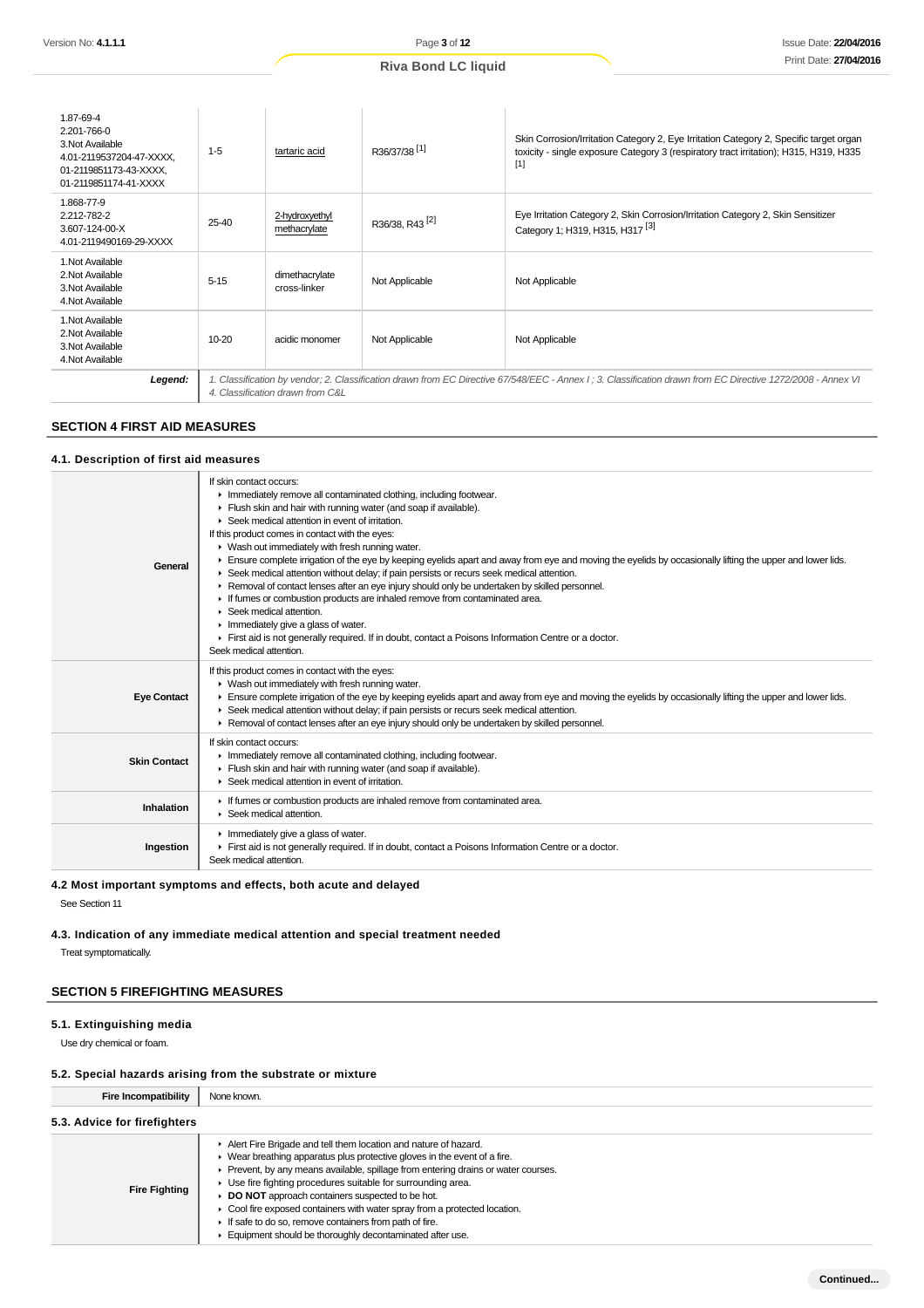**Fire/Explosion Hazard Non combustible.**  $\blacktriangleright$  Not considered a significant fire risk, however containers may burn. , Decomposes on heating and produces:, carbon dioxide (CO2), nitrogen oxides (NOx), other pyrolysis products typical of burning organic materialMay emit clouds of acrid smokeMay emit corrosive fumes.

#### **SECTION 6 ACCIDENTAL RELEASE MEASURES**

#### **6.1. Personal precautions, protective equipment and emergency procedures**

See section 8

#### **6.2. Environmental precautions**

See section 12

#### **6.3. Methods and material for containment and cleaning up**

| <b>Minor Spills</b> | $\triangleright$ Clean up all spills immediately.<br>Avoid breathing vapours and contact with skin and eyes.<br>$\triangleright$ Control personal contact with the substance, by using protective equipment.<br>• Contain and absorb spill with sand, earth, inert material or vermiculite.<br>$\triangleright$ Wipe up.<br>• Place in a suitable, labelled container for waste disposal.                                                                                                                                                                                                                                                                                                                                                                                                                                                      |
|---------------------|------------------------------------------------------------------------------------------------------------------------------------------------------------------------------------------------------------------------------------------------------------------------------------------------------------------------------------------------------------------------------------------------------------------------------------------------------------------------------------------------------------------------------------------------------------------------------------------------------------------------------------------------------------------------------------------------------------------------------------------------------------------------------------------------------------------------------------------------|
| <b>Major Spills</b> | Moderate hazard.<br>• Clear area of personnel and move upwind.<br>Alert Fire Brigade and tell them location and nature of hazard.<br>▶ Wear breathing apparatus plus protective gloves.<br>► Prevent, by any means available, spillage from entering drains or water course.<br>Stop leak if safe to do so.<br>Contain spill with sand, earth or vermiculite.<br>• Collect recoverable product into labelled containers for recycling.<br>• Neutralise/decontaminate residue (see Section 13 for specific agent).<br>• Collect solid residues and seal in labelled drums for disposal.<br>▶ Wash area and prevent runoff into drains.<br>After clean up operations, decontaminate and launder all protective clothing and equipment before storing and re-using.<br>If contamination of drains or waterways occurs, advise emergency services. |

#### **6.4. Reference to other sections**

Personal Protective Equipment advice is contained in Section 8 of the SDS.

## **SECTION 7 HANDLING AND STORAGE**

#### **7.1. Precautions for safe handling**

| Safe handling                    | DO NOT allow clothing wet with material to stay in contact with skin<br>Avoid all personal contact, including inhalation.<br>▶ Wear protective clothing when risk of exposure occurs.<br>$\blacktriangleright$ Use in a well-ventilated area.<br>$\blacktriangleright$ Avoid contact with moisture.<br>Avoid contact with incompatible materials.<br>• When handling, DO NOT eat, drink or smoke.<br>▶ Keep containers securely sealed when not in use.<br>Avoid physical damage to containers.<br>Always wash hands with soap and water after handling.<br>► Work clothes should be laundered separately. Launder contaminated clothing before re-use.<br>Use good occupational work practice.<br>• Observe manufacturer's storage and handling recommendations contained within this SDS.<br>Atmosphere should be regularly checked against established exposure standards to ensure safe working conditions are maintained. |
|----------------------------------|--------------------------------------------------------------------------------------------------------------------------------------------------------------------------------------------------------------------------------------------------------------------------------------------------------------------------------------------------------------------------------------------------------------------------------------------------------------------------------------------------------------------------------------------------------------------------------------------------------------------------------------------------------------------------------------------------------------------------------------------------------------------------------------------------------------------------------------------------------------------------------------------------------------------------------|
| Fire and explosion<br>protection | See section 5                                                                                                                                                                                                                                                                                                                                                                                                                                                                                                                                                                                                                                                                                                                                                                                                                                                                                                                  |
| Other information                | Store in original containers.<br>Þ.<br>▶ Keep containers securely sealed.<br>Store in a cool, dry, well-ventilated area.<br>Store away from incompatible materials and foodstuff containers.<br>▶ Protect containers against physical damage and check regularly for leaks.<br>• Observe manufacturer's storage and handling recommendations contained within this SDS.<br>Store between 4 and 25 deg C.                                                                                                                                                                                                                                                                                                                                                                                                                                                                                                                       |

#### **7.2. Conditions for safe storage, including any incompatibilities**

| SΠ<br>нансі                 | ء ا<br>only.<br>mtoinom |
|-----------------------------|-------------------------|
| $-$<br>Stor<br>hilitv<br>ыш | <b>nowr</b>             |

#### **7.3. Specific end use(s)**

See section 1.2

## **SECTION 8 EXPOSURE CONTROLS / PERSONAL PROTECTION**

#### **8.1. Control parameters**

**DERIVED NO EFFECT LEVEL (DNEL)** Not Available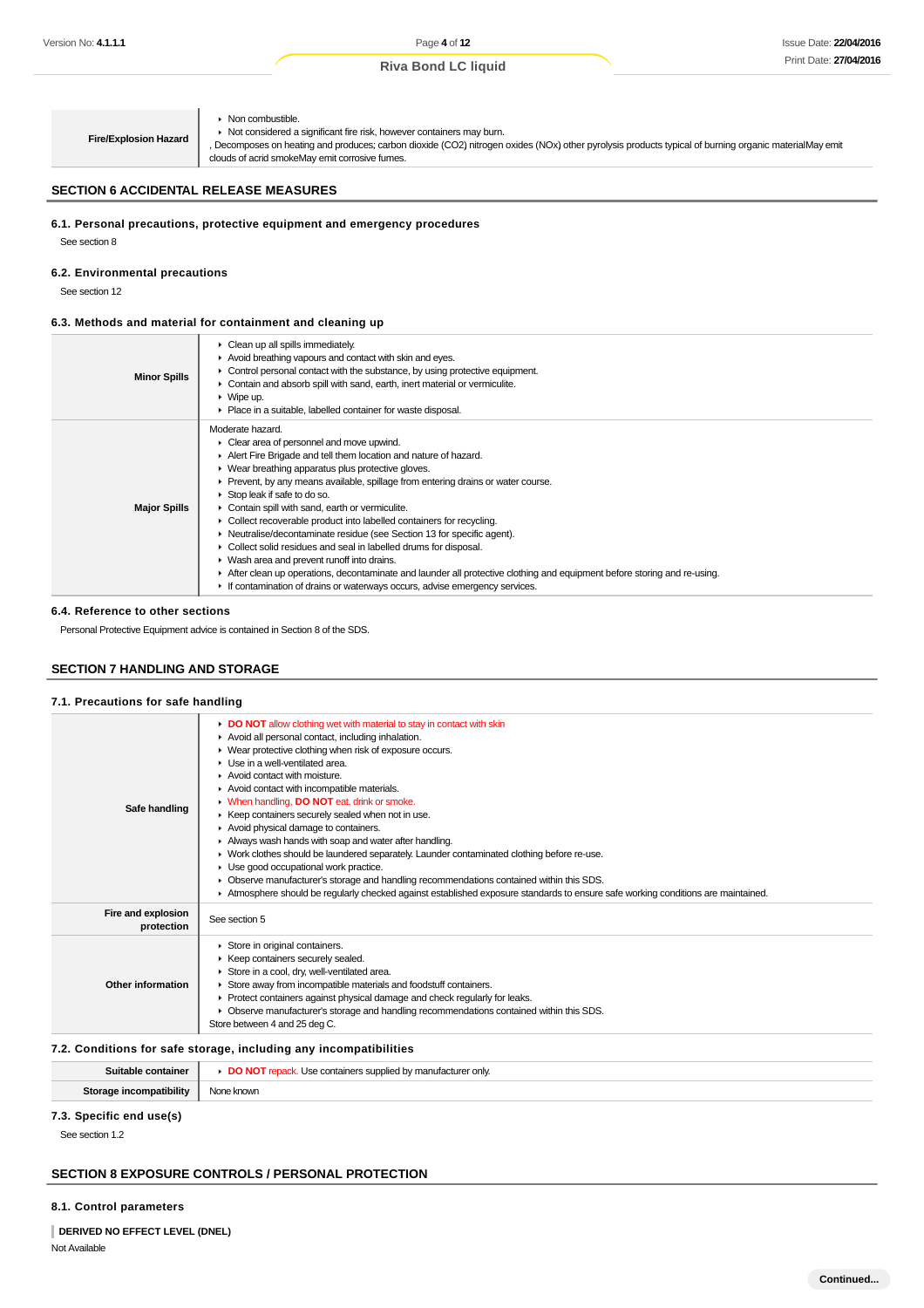### **INGREDIENT DATA**

| Source                                                    | Ingredient                                        | <b>Material name</b> | <b>TWA</b>    | <b>STEL</b>          |  | Peak                 | <b>Notes</b>         |
|-----------------------------------------------------------|---------------------------------------------------|----------------------|---------------|----------------------|--|----------------------|----------------------|
| Not Available                                             | Not Available                                     | Not Available        | Not Available | Not Available        |  | Not Available        | Not Available        |
| <b>EMERGENCY LIMITS</b>                                   |                                                   |                      |               |                      |  |                      |                      |
| Ingredient                                                | <b>Material name</b>                              |                      |               | TEEL-1               |  | TEEL-2               | TEEL-3               |
| acrylic acid homopolymer                                  | Acrylic acid polymers; (Acrylic polymer or resin) |                      |               | $7.5 \text{ mg/m}$ 3 |  | 83 mg/m3             | $500 \text{ mg/m}$ 3 |
| tartaric acid                                             | Tartaric acid                                     |                      |               | $1.6$ mg/m $3$       |  | 17 mg/m3             | $100 \text{ mg/m}$   |
| 2-hydroxyethyl methacrylate                               | Hydroxyethyl methacrylate, 2-                     |                      |               | $0.71$ mg/m $3$      |  | $7.8 \text{ mg/m}$ 3 | 1000 mg/m3           |
| Ingredient<br><b>Original IDLH</b><br><b>Revised IDLH</b> |                                                   |                      |               |                      |  |                      |                      |
| acrylic acid homopolymer                                  | Not Available                                     |                      |               | Not Available        |  |                      |                      |
| tartaric acid                                             | Not Available                                     |                      |               | Not Available        |  |                      |                      |
| 2-hydroxyethyl methacrylate                               | Not Available                                     |                      |               | Not Available        |  |                      |                      |
| dimethacrylate cross-linker                               | Not Available                                     |                      |               | Not Available        |  |                      |                      |
| acidic monomer                                            | Not Available                                     |                      | Not Available |                      |  |                      |                      |

#### **MATERIAL DATA**

#### **8.2. Exposure controls**

| Version No: <b>4.1.1.1</b>                                                                                                                                                                          |                                  |                                                                                                                                                                                                                                                                                                                                                                                                                                                     | Page 5 of 12               |                               |                                                                                                                                                                                                                                                                                                                                                                                                                                                                                                                                                                                                                                                                                                                                                                                                                             | Issue Date: 22/04/20               |  |
|-----------------------------------------------------------------------------------------------------------------------------------------------------------------------------------------------------|----------------------------------|-----------------------------------------------------------------------------------------------------------------------------------------------------------------------------------------------------------------------------------------------------------------------------------------------------------------------------------------------------------------------------------------------------------------------------------------------------|----------------------------|-------------------------------|-----------------------------------------------------------------------------------------------------------------------------------------------------------------------------------------------------------------------------------------------------------------------------------------------------------------------------------------------------------------------------------------------------------------------------------------------------------------------------------------------------------------------------------------------------------------------------------------------------------------------------------------------------------------------------------------------------------------------------------------------------------------------------------------------------------------------------|------------------------------------|--|
|                                                                                                                                                                                                     |                                  |                                                                                                                                                                                                                                                                                                                                                                                                                                                     | <b>Riva Bond LC liquid</b> |                               |                                                                                                                                                                                                                                                                                                                                                                                                                                                                                                                                                                                                                                                                                                                                                                                                                             | Print Date: 27/04/20               |  |
|                                                                                                                                                                                                     |                                  |                                                                                                                                                                                                                                                                                                                                                                                                                                                     |                            |                               |                                                                                                                                                                                                                                                                                                                                                                                                                                                                                                                                                                                                                                                                                                                                                                                                                             |                                    |  |
|                                                                                                                                                                                                     |                                  |                                                                                                                                                                                                                                                                                                                                                                                                                                                     |                            |                               |                                                                                                                                                                                                                                                                                                                                                                                                                                                                                                                                                                                                                                                                                                                                                                                                                             |                                    |  |
| PREDICTED NO EFFECT LEVEL (PNEC)                                                                                                                                                                    |                                  |                                                                                                                                                                                                                                                                                                                                                                                                                                                     |                            |                               |                                                                                                                                                                                                                                                                                                                                                                                                                                                                                                                                                                                                                                                                                                                                                                                                                             |                                    |  |
| Not Available                                                                                                                                                                                       |                                  |                                                                                                                                                                                                                                                                                                                                                                                                                                                     |                            |                               |                                                                                                                                                                                                                                                                                                                                                                                                                                                                                                                                                                                                                                                                                                                                                                                                                             |                                    |  |
| <b>OCCUPATIONAL EXPOSURE LIMITS (OEL)</b>                                                                                                                                                           |                                  |                                                                                                                                                                                                                                                                                                                                                                                                                                                     |                            |                               |                                                                                                                                                                                                                                                                                                                                                                                                                                                                                                                                                                                                                                                                                                                                                                                                                             |                                    |  |
| <b>INGREDIENT DATA</b>                                                                                                                                                                              |                                  |                                                                                                                                                                                                                                                                                                                                                                                                                                                     |                            |                               |                                                                                                                                                                                                                                                                                                                                                                                                                                                                                                                                                                                                                                                                                                                                                                                                                             |                                    |  |
| Source                                                                                                                                                                                              | Ingredient                       | <b>Material name</b>                                                                                                                                                                                                                                                                                                                                                                                                                                | <b>TWA</b>                 | <b>STEL</b>                   | Peak                                                                                                                                                                                                                                                                                                                                                                                                                                                                                                                                                                                                                                                                                                                                                                                                                        | <b>Notes</b>                       |  |
| Not Available                                                                                                                                                                                       | Not Available                    | Not Available                                                                                                                                                                                                                                                                                                                                                                                                                                       | Not Available              | Not Available                 | Not Available                                                                                                                                                                                                                                                                                                                                                                                                                                                                                                                                                                                                                                                                                                                                                                                                               | Not Available                      |  |
| <b>EMERGENCY LIMITS</b>                                                                                                                                                                             |                                  |                                                                                                                                                                                                                                                                                                                                                                                                                                                     |                            |                               |                                                                                                                                                                                                                                                                                                                                                                                                                                                                                                                                                                                                                                                                                                                                                                                                                             |                                    |  |
| Ingredient                                                                                                                                                                                          | <b>Material name</b>             |                                                                                                                                                                                                                                                                                                                                                                                                                                                     |                            | TEEL-1                        | TEEL-2                                                                                                                                                                                                                                                                                                                                                                                                                                                                                                                                                                                                                                                                                                                                                                                                                      | TEEL-3                             |  |
| acrylic acid homopolymer                                                                                                                                                                            |                                  | Acrylic acid polymers; (Acrylic polymer or resin)                                                                                                                                                                                                                                                                                                                                                                                                   |                            | $7.5 \text{ mg/m}$ 3          | 83 mg/m3                                                                                                                                                                                                                                                                                                                                                                                                                                                                                                                                                                                                                                                                                                                                                                                                                    | $500 \text{ mg/m}$ 3               |  |
| tartaric acid                                                                                                                                                                                       | Tartaric acid                    |                                                                                                                                                                                                                                                                                                                                                                                                                                                     |                            | 1.6 mg/m $3$                  | 17 $mg/m3$                                                                                                                                                                                                                                                                                                                                                                                                                                                                                                                                                                                                                                                                                                                                                                                                                  | 100 mg/m3                          |  |
| 2-hydroxyethyl methacrylate                                                                                                                                                                         | Hydroxyethyl methacrylate, 2-    |                                                                                                                                                                                                                                                                                                                                                                                                                                                     |                            | $0.71$ mg/m $3$               | 7.8 mg/m3                                                                                                                                                                                                                                                                                                                                                                                                                                                                                                                                                                                                                                                                                                                                                                                                                   | 1000 mg/m3                         |  |
|                                                                                                                                                                                                     |                                  |                                                                                                                                                                                                                                                                                                                                                                                                                                                     |                            |                               |                                                                                                                                                                                                                                                                                                                                                                                                                                                                                                                                                                                                                                                                                                                                                                                                                             |                                    |  |
| Ingredient                                                                                                                                                                                          | Original IDLH                    |                                                                                                                                                                                                                                                                                                                                                                                                                                                     |                            | <b>Revised IDLH</b>           |                                                                                                                                                                                                                                                                                                                                                                                                                                                                                                                                                                                                                                                                                                                                                                                                                             |                                    |  |
| acrylic acid homopolymer                                                                                                                                                                            | Not Available                    |                                                                                                                                                                                                                                                                                                                                                                                                                                                     |                            | Not Available                 |                                                                                                                                                                                                                                                                                                                                                                                                                                                                                                                                                                                                                                                                                                                                                                                                                             |                                    |  |
| tartaric acid                                                                                                                                                                                       | Not Available                    |                                                                                                                                                                                                                                                                                                                                                                                                                                                     |                            | Not Available                 |                                                                                                                                                                                                                                                                                                                                                                                                                                                                                                                                                                                                                                                                                                                                                                                                                             |                                    |  |
| 2-hydroxyethyl methacrylate                                                                                                                                                                         | Not Available                    |                                                                                                                                                                                                                                                                                                                                                                                                                                                     |                            | Not Available                 |                                                                                                                                                                                                                                                                                                                                                                                                                                                                                                                                                                                                                                                                                                                                                                                                                             |                                    |  |
| dimethacrylate cross-linker                                                                                                                                                                         | Not Available                    |                                                                                                                                                                                                                                                                                                                                                                                                                                                     |                            | Not Available                 |                                                                                                                                                                                                                                                                                                                                                                                                                                                                                                                                                                                                                                                                                                                                                                                                                             |                                    |  |
| acidic monomer                                                                                                                                                                                      | Not Available                    |                                                                                                                                                                                                                                                                                                                                                                                                                                                     |                            | Not Available                 |                                                                                                                                                                                                                                                                                                                                                                                                                                                                                                                                                                                                                                                                                                                                                                                                                             |                                    |  |
| <b>MATERIAL DATA</b>                                                                                                                                                                                |                                  |                                                                                                                                                                                                                                                                                                                                                                                                                                                     |                            |                               |                                                                                                                                                                                                                                                                                                                                                                                                                                                                                                                                                                                                                                                                                                                                                                                                                             |                                    |  |
| NOTE D: Certain substances which are susceptible to spontaneous polymerisation or decomposition are generally placed on the market in a stabilised form. It is in this form that they are listed on |                                  |                                                                                                                                                                                                                                                                                                                                                                                                                                                     |                            |                               |                                                                                                                                                                                                                                                                                                                                                                                                                                                                                                                                                                                                                                                                                                                                                                                                                             |                                    |  |
| Annex I                                                                                                                                                                                             |                                  |                                                                                                                                                                                                                                                                                                                                                                                                                                                     |                            |                               |                                                                                                                                                                                                                                                                                                                                                                                                                                                                                                                                                                                                                                                                                                                                                                                                                             |                                    |  |
| When they are placed on the market in a non-stabilised form, the label must state the name of the substance followed by the words "non-stabilised"                                                  |                                  |                                                                                                                                                                                                                                                                                                                                                                                                                                                     |                            |                               |                                                                                                                                                                                                                                                                                                                                                                                                                                                                                                                                                                                                                                                                                                                                                                                                                             |                                    |  |
| European Union (EU) List of harmonised classification and labelling hazardous substances, Table 3.1, Annex VI, Regulation (EC) No 1272/2008 (CLP) - up to<br>the latest ATP                         |                                  |                                                                                                                                                                                                                                                                                                                                                                                                                                                     |                            |                               |                                                                                                                                                                                                                                                                                                                                                                                                                                                                                                                                                                                                                                                                                                                                                                                                                             |                                    |  |
|                                                                                                                                                                                                     |                                  |                                                                                                                                                                                                                                                                                                                                                                                                                                                     |                            |                               |                                                                                                                                                                                                                                                                                                                                                                                                                                                                                                                                                                                                                                                                                                                                                                                                                             |                                    |  |
| 8.2. Exposure controls                                                                                                                                                                              |                                  |                                                                                                                                                                                                                                                                                                                                                                                                                                                     |                            |                               |                                                                                                                                                                                                                                                                                                                                                                                                                                                                                                                                                                                                                                                                                                                                                                                                                             |                                    |  |
|                                                                                                                                                                                                     |                                  | effective in protecting workers and will typically be independent of worker interactions to provide this high level of protection.<br>The basic types of engineering controls are:<br>Process controls which involve changing the way a job activity or process is done to reduce the risk.<br>the particular process and chemical or contaminant in use.<br>Employers may need to use multiple types of controls to prevent employee overexposure. |                            |                               | Engineering controls are used to remove a hazard or place a barrier between the worker and the hazard. Well-designed engineering controls can be highly<br>Enclosure and/or isolation of emission source which keeps a selected hazard "physically" away from the worker and ventilation that strategically "adds" and<br>"removes" air in the work environment. Ventilation can remove or dilute an air contaminant if designed properly. The design of a ventilation system must match<br>General exhaust is adequate under normal operating conditions. Local exhaust ventilation may be required in special circumstances. If risk of overexposure<br>exists, wear approved respirator. Supplied-air type respirator may be required in special circumstances. Correct fit is essential to ensure adequate protection.  |                                    |  |
|                                                                                                                                                                                                     | Type of Contaminant:             | which, in turn, determine the "capture velocities" of fresh circulating air required to effectively remove the contaminant.                                                                                                                                                                                                                                                                                                                         |                            |                               | Provide adequate ventilation in warehouses and enclosed storage areas. Air contaminants generated in the workplace possess varying "escape" velocities                                                                                                                                                                                                                                                                                                                                                                                                                                                                                                                                                                                                                                                                      | Air Speed:                         |  |
|                                                                                                                                                                                                     |                                  |                                                                                                                                                                                                                                                                                                                                                                                                                                                     |                            |                               |                                                                                                                                                                                                                                                                                                                                                                                                                                                                                                                                                                                                                                                                                                                                                                                                                             | 0.25-0.5 m/s (50-100               |  |
|                                                                                                                                                                                                     |                                  | solvent, vapours, degreasing etc., evaporating from tank (in still air).                                                                                                                                                                                                                                                                                                                                                                            |                            |                               |                                                                                                                                                                                                                                                                                                                                                                                                                                                                                                                                                                                                                                                                                                                                                                                                                             | f/min)                             |  |
| 8.2.1. Appropriate<br>engineering controls                                                                                                                                                          |                                  | aerosols, fumes from pouring operations, intermittent container filling, low speed conveyer transfers, welding, spray drift, plating<br>acid fumes, pickling (released at low velocity into zone of active generation)                                                                                                                                                                                                                              |                            |                               |                                                                                                                                                                                                                                                                                                                                                                                                                                                                                                                                                                                                                                                                                                                                                                                                                             |                                    |  |
|                                                                                                                                                                                                     | zone of rapid air motion)        | direct spray, spray painting in shallow booths, drum filling, conveyer loading, crusher dusts, gas discharge (active generation into                                                                                                                                                                                                                                                                                                                |                            |                               |                                                                                                                                                                                                                                                                                                                                                                                                                                                                                                                                                                                                                                                                                                                                                                                                                             | 1-2.5 m/s (200-500<br>$f/min.$ )   |  |
|                                                                                                                                                                                                     | air motion)                      |                                                                                                                                                                                                                                                                                                                                                                                                                                                     |                            |                               | grinding, abrasive blasting, tumbling, high speed wheel generated dusts (released at high initial velocity into zone of very high rapid                                                                                                                                                                                                                                                                                                                                                                                                                                                                                                                                                                                                                                                                                     | 2.5-10 m/s (500-2000<br>$f/min.$ ) |  |
|                                                                                                                                                                                                     |                                  | Within each range the appropriate value depends on:                                                                                                                                                                                                                                                                                                                                                                                                 |                            |                               |                                                                                                                                                                                                                                                                                                                                                                                                                                                                                                                                                                                                                                                                                                                                                                                                                             |                                    |  |
|                                                                                                                                                                                                     | Lower end of the range           |                                                                                                                                                                                                                                                                                                                                                                                                                                                     |                            |                               | Upper end of the range                                                                                                                                                                                                                                                                                                                                                                                                                                                                                                                                                                                                                                                                                                                                                                                                      |                                    |  |
|                                                                                                                                                                                                     |                                  | 1: Room air currents minimal or favourable to capture                                                                                                                                                                                                                                                                                                                                                                                               |                            |                               | 1: Disturbing room air currents                                                                                                                                                                                                                                                                                                                                                                                                                                                                                                                                                                                                                                                                                                                                                                                             |                                    |  |
|                                                                                                                                                                                                     |                                  | 2: Contaminants of low toxicity or of nuisance value only.                                                                                                                                                                                                                                                                                                                                                                                          |                            |                               | 2: Contaminants of high toxicity                                                                                                                                                                                                                                                                                                                                                                                                                                                                                                                                                                                                                                                                                                                                                                                            |                                    |  |
|                                                                                                                                                                                                     | 3: Intermittent, low production. |                                                                                                                                                                                                                                                                                                                                                                                                                                                     |                            | 3: High production, heavy use |                                                                                                                                                                                                                                                                                                                                                                                                                                                                                                                                                                                                                                                                                                                                                                                                                             |                                    |  |
|                                                                                                                                                                                                     |                                  | 4: Large hood or large air mass in motion                                                                                                                                                                                                                                                                                                                                                                                                           |                            |                               | 4: Small hood-local control only                                                                                                                                                                                                                                                                                                                                                                                                                                                                                                                                                                                                                                                                                                                                                                                            |                                    |  |
|                                                                                                                                                                                                     |                                  |                                                                                                                                                                                                                                                                                                                                                                                                                                                     |                            |                               | Simple theory shows that air velocity falls rapidly with distance away from the opening of a simple extraction pipe. Velocity generally decreases with the square<br>of distance from the extraction point (in simple cases). Therefore the air speed at the extraction point should be adjusted, accordingly, after reference to<br>distance from the contaminating source. The air velocity at the extraction fan, for example, should be a minimum of 1-2 m/s (200-400 f/min) for extraction of<br>solvents generated in a tank 2 meters distant from the extraction point. Other mechanical considerations, producing performance deficits within the extraction<br>apparatus, make it essential that theoretical air velocities are multiplied by factors of 10 or more when extraction systems are installed or used. |                                    |  |
| 8.2.2. Personal protection                                                                                                                                                                          |                                  | <b>TO QE</b>                                                                                                                                                                                                                                                                                                                                                                                                                                        |                            |                               |                                                                                                                                                                                                                                                                                                                                                                                                                                                                                                                                                                                                                                                                                                                                                                                                                             |                                    |  |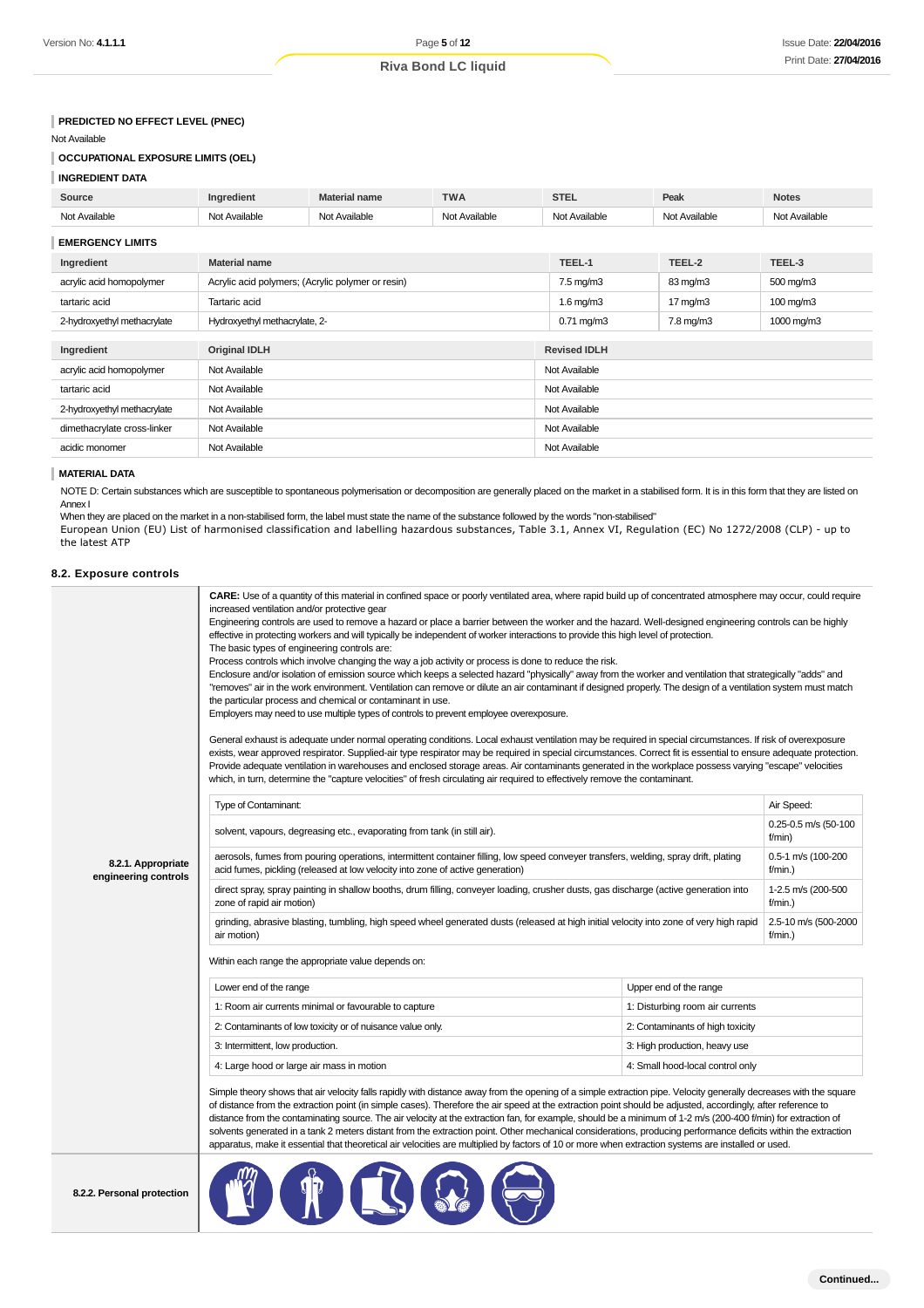| Eye and face protection | Safety glasses with side shields.<br>Chemical goggles.<br>Contact lenses may pose a special hazard; soft contact lenses may absorb and concentrate irritants. A written policy document, describing the wearing of<br>lenses or restrictions on use, should be created for each workplace or task. This should include a review of lens absorption and adsorption for the class of<br>chemicals in use and an account of injury experience. Medical and first-aid personnel should be trained in their removal and suitable equipment should be<br>readily available. In the event of chemical exposure, begin eye irrigation immediately and remove contact lens as soon as practicable. Lens should be removed<br>at the first signs of eye redness or irritation - lens should be removed in a clean environment only after workers have washed hands thoroughly. [CDC NIOSH<br>Current Intelligence Bulletin 59, [AS/NZS 1336 or national equivalent] |
|-------------------------|-----------------------------------------------------------------------------------------------------------------------------------------------------------------------------------------------------------------------------------------------------------------------------------------------------------------------------------------------------------------------------------------------------------------------------------------------------------------------------------------------------------------------------------------------------------------------------------------------------------------------------------------------------------------------------------------------------------------------------------------------------------------------------------------------------------------------------------------------------------------------------------------------------------------------------------------------------------|
| <b>Skin protection</b>  | See Hand protection below                                                                                                                                                                                                                                                                                                                                                                                                                                                                                                                                                                                                                                                                                                                                                                                                                                                                                                                                 |
| Hands/feet protection   | ▶ Wear chemical protective gloves, e.g. PVC.<br>▶ Wear safety footwear or safety gumboots, e.g. Rubber<br>▶ Rubber Gloves                                                                                                                                                                                                                                                                                                                                                                                                                                                                                                                                                                                                                                                                                                                                                                                                                                 |
| <b>Body protection</b>  | See Other protection below                                                                                                                                                                                                                                                                                                                                                                                                                                                                                                                                                                                                                                                                                                                                                                                                                                                                                                                                |
| Other protection        | No special equipment needed when handling small quantities.<br>OTHERWISE:<br>• Overalls.<br>$\blacktriangleright$ Barrier cream.<br>Eyewash unit.                                                                                                                                                                                                                                                                                                                                                                                                                                                                                                                                                                                                                                                                                                                                                                                                         |
| <b>Thermal hazards</b>  | Not Available                                                                                                                                                                                                                                                                                                                                                                                                                                                                                                                                                                                                                                                                                                                                                                                                                                                                                                                                             |

#### **Respiratory protection**

Type A-P Filter of sufficient capacity. (AS/NZS 1716 & 1715, EN 143:2000 & 149:2001, ANSI Z88 or national equivalent)

Where the concentration of gas/particulates in the breathing zone, approaches or exceeds the "Exposure Standard" (or ES), respiratory protection is required. Degree of protection varies with both face-piece and Class of filter; the nature of protection varies with Type of filter.

| <b>Required Minimum Protection Factor</b> | <b>Half-Face Respirator</b><br><b>Full-Face Respirator</b> |                    | <b>Powered Air Respirator</b> |  |
|-------------------------------------------|------------------------------------------------------------|--------------------|-------------------------------|--|
| up to $10 \times ES$                      | A-AUS P3                                                   |                    | A-PAPR-AUS / Class 1 P3       |  |
| up to $50 \times ES$                      |                                                            | A-AUS / Class 1 P3 |                               |  |
| up to $100 \times ES$                     |                                                            | $A-2P3$            | A-PAPR-2 $P3^{\wedge}$        |  |

^ - Full-face

A(All classes) = Organic vapours, B AUS or B1 = Acid gasses, B2 = Acid gas or hydrogen cyanide(HCN), B3 = Acid gas or hydrogen cyanide(HCN), E = Sulfur dioxide(SO2), G = Agricultural chemicals, K = Ammonia(NH3), Hg = Mercury, NO = Oxides of nitrogen, MB = Methyl bromide, AX = Low boiling point organic compounds(below 65 degC)

#### **8.2.3. Environmental exposure controls**

See section 12

#### **SECTION 9 PHYSICAL AND CHEMICAL PROPERTIES**

#### **9.1. Information on basic physical and chemical properties**

| Appearance                                      | Slightly yellowish liquid with slight characteristic odour, mixes with water. |                                                   |                |
|-------------------------------------------------|-------------------------------------------------------------------------------|---------------------------------------------------|----------------|
|                                                 |                                                                               |                                                   |                |
| <b>Physical state</b>                           | Liquid                                                                        | Relative density (Water = 1)                      | 1.2            |
| Odour                                           | Not Available                                                                 | <b>Partition coefficient</b><br>n-octanol / water | Not Available  |
| <b>Odour threshold</b>                          | Not Available                                                                 | Auto-ignition temperature<br>$(^{\circ}C)$        | Not Available  |
| pH (as supplied)                                | $1 - 2$                                                                       | Decomposition<br>temperature                      | Not Available  |
| Melting point / freezing<br>point $(^{\circ}C)$ | Not Available                                                                 | Viscosity (cSt)                                   | Not Available  |
| Initial boiling point and<br>boiling range (°C) | ~100                                                                          | Molecular weight (g/mol)                          | Not Applicable |
| Flash point (°C)                                | Not Applicable                                                                | <b>Taste</b>                                      | Not Available  |
| <b>Evaporation rate</b>                         | Not Available                                                                 | <b>Explosive properties</b>                       | Not Available  |
| Flammability                                    | Not Applicable                                                                | <b>Oxidising properties</b>                       | Not Available  |
| Upper Explosive Limit (%)                       | Not Applicable                                                                | Surface Tension (dyn/cm or<br>$mN/m$ )            | Not Available  |
| Lower Explosive Limit (%)                       | Not Applicable                                                                | <b>Volatile Component (%vol)</b>                  | Not Available  |
| Vapour pressure (kPa)                           | approx 2.3                                                                    | Gas group                                         | Not Available  |
| Solubility in water (g/L)                       | Miscible                                                                      | pH as a solution (1%)                             | Not Available  |
| Vapour density ( $Air = 1$ )                    | $<$ 1                                                                         | VOC g/L                                           | Not Available  |

**9.2. Other information**

Not Available

#### **SECTION 10 STABILITY AND REACTIVITY**

**10.1. Reactivity** See section 7.2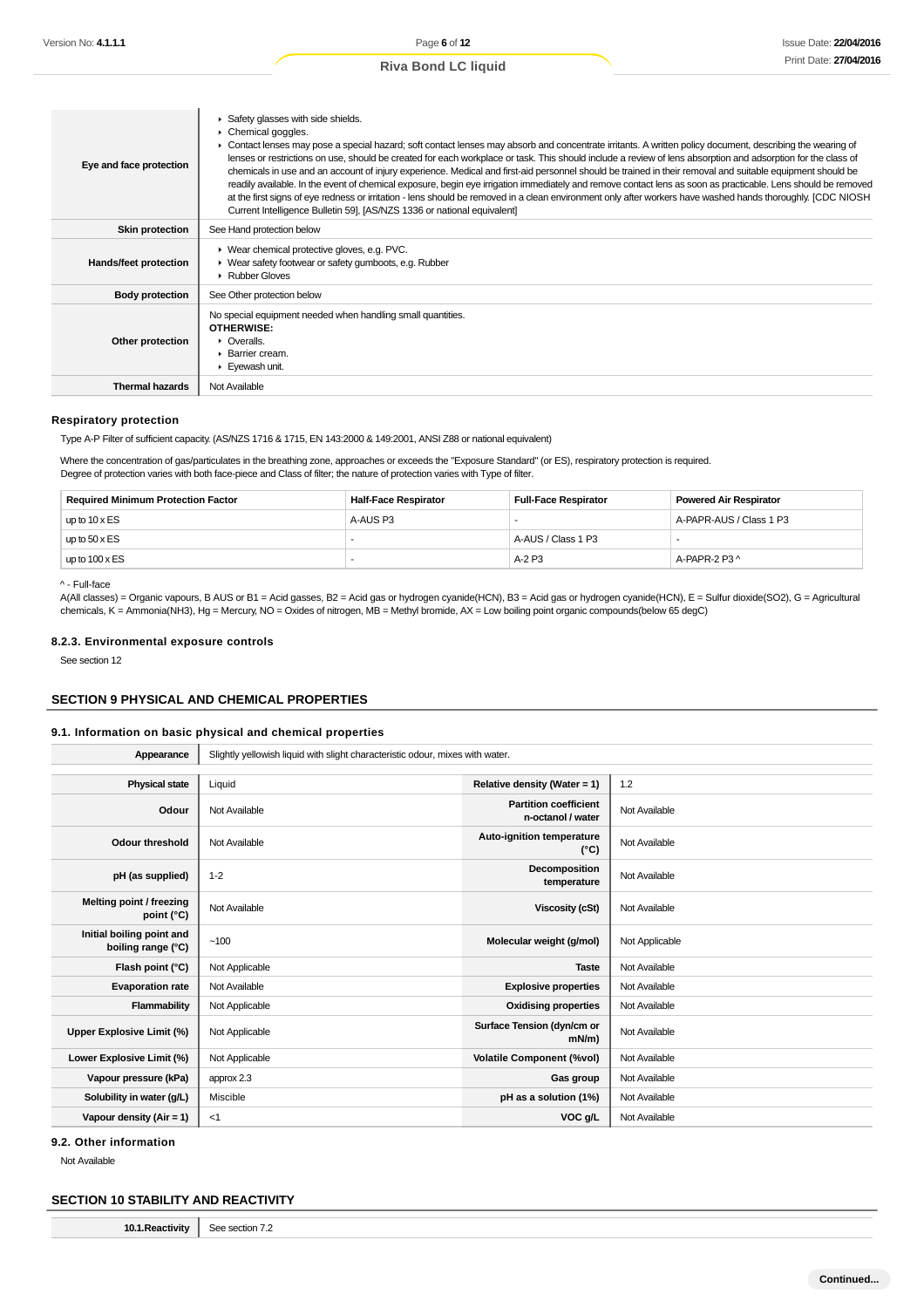| 10.2. Chemical stability                    | Stable under controlled storage conditions provided material contains adequate stabiliser / polymerisation inhibitor.<br>Bulk storages may have special storage requirements<br>▶ WARNING: Gradual decomposition in strong, sealed containers may lead to a large pressure build-up and subsequent explosion. Rapid and violent<br>polymerisation possible at temperatures above 32 deg c. |
|---------------------------------------------|--------------------------------------------------------------------------------------------------------------------------------------------------------------------------------------------------------------------------------------------------------------------------------------------------------------------------------------------------------------------------------------------|
| 10.3. Possibility of<br>hazardous reactions | See section 7.2                                                                                                                                                                                                                                                                                                                                                                            |
| 10.4. Conditions to avoid                   | See section 7.2                                                                                                                                                                                                                                                                                                                                                                            |
| 10.5. Incompatible materials                | See section 7.2                                                                                                                                                                                                                                                                                                                                                                            |
| 10.6. Hazardous<br>decomposition products   | See section 5.3                                                                                                                                                                                                                                                                                                                                                                            |

## **SECTION 11 TOXICOLOGICAL INFORMATION**

#### **11.1. Information on toxicological effects**

| Inhaled                     | Evidence shows, or practical experience predicts, that the material produces irritation of the respiratory system, in a substantial number of individuals, following<br>inhalation. In contrast to most organs, the lung is able to respond to a chemical insult by first removing or neutralising the irritant and then repairing the<br>damage. The repair process, which initially evolved to protect mammalian lungs from foreign matter and antigens, may however, produce further lung damage<br>resulting in the impairment of gas exchange, the primary function of the lungs. Respiratory tract irritation often results in an inflammatory response involving<br>the recruitment and activation of many cell types, mainly derived from the vascular system.<br>Inhalation hazard is increased at higher temperatures.                                                                                                                                                                                                                                                                                                                                                                                                                                                                                      |                                                                                                                                                                                                                                                                                                                               |  |
|-----------------------------|-----------------------------------------------------------------------------------------------------------------------------------------------------------------------------------------------------------------------------------------------------------------------------------------------------------------------------------------------------------------------------------------------------------------------------------------------------------------------------------------------------------------------------------------------------------------------------------------------------------------------------------------------------------------------------------------------------------------------------------------------------------------------------------------------------------------------------------------------------------------------------------------------------------------------------------------------------------------------------------------------------------------------------------------------------------------------------------------------------------------------------------------------------------------------------------------------------------------------------------------------------------------------------------------------------------------------|-------------------------------------------------------------------------------------------------------------------------------------------------------------------------------------------------------------------------------------------------------------------------------------------------------------------------------|--|
| Ingestion                   | Accidental ingestion of the material may be damaging to the health of the individual.                                                                                                                                                                                                                                                                                                                                                                                                                                                                                                                                                                                                                                                                                                                                                                                                                                                                                                                                                                                                                                                                                                                                                                                                                                 |                                                                                                                                                                                                                                                                                                                               |  |
| <b>Skin Contact</b>         | Evidence exists, or practical experience predicts, that the material either produces inflammation of the skin in a substantial number of individuals following<br>direct contact, and/or produces significant inflammation when applied to the healthy intact skin of animals, for up to four hours, such inflammation being present<br>twenty-four hours or more after the end of the exposure period. Skin irritation may also be present after prolonged or repeated exposure; this may result in a<br>form of contact dermatitis (nonallergic). The dermatitis is often characterised by skin redness (erythema) and swelling (oedema) which may progress to<br>blistering (vesiculation), scaling and thickening of the epidermis. At the microscopic level there may be intercellular oedema of the spongy layer of the skin<br>(spongiosis) and intracellular oedema of the epidermis.<br>The material may accentuate any pre-existing dermatitis condition<br>Open cuts, abraded or irritated skin should not be exposed to this material<br>Entry into the blood-stream through, for example, cuts, abrasions, puncture wounds or lesions, may produce systemic injury with harmful effects. Examine the<br>skin prior to the use of the material and ensure that any external damage is suitably protected. |                                                                                                                                                                                                                                                                                                                               |  |
| Eye                         | Evidence exists, or practical experience predicts, that the material may cause eye irritation in a substantial number of individuals and/or may produce significant<br>ocular lesions which are present twenty-four hours or more after instillation into the eye(s) of experimental animals.<br>Repeated or prolonged eye contact may cause inflammation characterised by temporary redness (similar to windburn) of the conjunctiva (conjunctivitis);<br>temporary impairment of vision and/or other transient eye damage/ulceration may occur.                                                                                                                                                                                                                                                                                                                                                                                                                                                                                                                                                                                                                                                                                                                                                                     |                                                                                                                                                                                                                                                                                                                               |  |
| Chronic                     | Long-term exposure to respiratory irritants may result in disease of the airways involving difficult breathing and related systemic problems.<br>Practical experience shows that skin contact with the material is capable either of inducing a sensitisation reaction in a substantial number of individuals, and/or<br>of producing a positive response in experimental animals.                                                                                                                                                                                                                                                                                                                                                                                                                                                                                                                                                                                                                                                                                                                                                                                                                                                                                                                                    |                                                                                                                                                                                                                                                                                                                               |  |
|                             |                                                                                                                                                                                                                                                                                                                                                                                                                                                                                                                                                                                                                                                                                                                                                                                                                                                                                                                                                                                                                                                                                                                                                                                                                                                                                                                       |                                                                                                                                                                                                                                                                                                                               |  |
| <b>Riva Bond LC liquid</b>  | <b>TOXICITY</b><br>Not Available                                                                                                                                                                                                                                                                                                                                                                                                                                                                                                                                                                                                                                                                                                                                                                                                                                                                                                                                                                                                                                                                                                                                                                                                                                                                                      | <b>IRRITATION</b><br>Not Available                                                                                                                                                                                                                                                                                            |  |
|                             | <b>TOXICITY</b>                                                                                                                                                                                                                                                                                                                                                                                                                                                                                                                                                                                                                                                                                                                                                                                                                                                                                                                                                                                                                                                                                                                                                                                                                                                                                                       | <b>IRRITATION</b>                                                                                                                                                                                                                                                                                                             |  |
| acrylic acid homopolymer    | Oral (rat) LD50: 2500 mg/kgd <sup>[2]</sup>                                                                                                                                                                                                                                                                                                                                                                                                                                                                                                                                                                                                                                                                                                                                                                                                                                                                                                                                                                                                                                                                                                                                                                                                                                                                           | Nil reported                                                                                                                                                                                                                                                                                                                  |  |
|                             | <b>TOXICITY</b>                                                                                                                                                                                                                                                                                                                                                                                                                                                                                                                                                                                                                                                                                                                                                                                                                                                                                                                                                                                                                                                                                                                                                                                                                                                                                                       | <b>IRRITATION</b>                                                                                                                                                                                                                                                                                                             |  |
| tartaric acid               | dermal (rat) LD50: >2000 mg/kg <sup>[1]</sup>                                                                                                                                                                                                                                                                                                                                                                                                                                                                                                                                                                                                                                                                                                                                                                                                                                                                                                                                                                                                                                                                                                                                                                                                                                                                         | Nil reported                                                                                                                                                                                                                                                                                                                  |  |
|                             | Oral (rat) LD50: ca.920 mg/kg <sup>[1]</sup>                                                                                                                                                                                                                                                                                                                                                                                                                                                                                                                                                                                                                                                                                                                                                                                                                                                                                                                                                                                                                                                                                                                                                                                                                                                                          |                                                                                                                                                                                                                                                                                                                               |  |
|                             | <b>TOXICITY</b>                                                                                                                                                                                                                                                                                                                                                                                                                                                                                                                                                                                                                                                                                                                                                                                                                                                                                                                                                                                                                                                                                                                                                                                                                                                                                                       | <b>IRRITATION</b>                                                                                                                                                                                                                                                                                                             |  |
|                             | Dermal (rabbit) LD50: >3000 mg/kg <sup>[1]</sup>                                                                                                                                                                                                                                                                                                                                                                                                                                                                                                                                                                                                                                                                                                                                                                                                                                                                                                                                                                                                                                                                                                                                                                                                                                                                      | * Rohm & Haas                                                                                                                                                                                                                                                                                                                 |  |
| 2-hydroxyethyl methacrylate | Oral (rat) LD50: >4000 mg/kg <sup>[1]</sup>                                                                                                                                                                                                                                                                                                                                                                                                                                                                                                                                                                                                                                                                                                                                                                                                                                                                                                                                                                                                                                                                                                                                                                                                                                                                           | Eye (rabbit): SEVERE *                                                                                                                                                                                                                                                                                                        |  |
|                             |                                                                                                                                                                                                                                                                                                                                                                                                                                                                                                                                                                                                                                                                                                                                                                                                                                                                                                                                                                                                                                                                                                                                                                                                                                                                                                                       | post-exposure                                                                                                                                                                                                                                                                                                                 |  |
|                             |                                                                                                                                                                                                                                                                                                                                                                                                                                                                                                                                                                                                                                                                                                                                                                                                                                                                                                                                                                                                                                                                                                                                                                                                                                                                                                                       | Skin (rabbit): non-irritating*                                                                                                                                                                                                                                                                                                |  |
| Legend:                     | 1. Value obtained from Europe ECHA Registered Substances - Acute toxicity 2.* Value obtained from manufacturer's SDS. Unless otherwise specified data<br>extracted from RTECS - Register of Toxic Effect of chemical Substances                                                                                                                                                                                                                                                                                                                                                                                                                                                                                                                                                                                                                                                                                                                                                                                                                                                                                                                                                                                                                                                                                       |                                                                                                                                                                                                                                                                                                                               |  |
|                             |                                                                                                                                                                                                                                                                                                                                                                                                                                                                                                                                                                                                                                                                                                                                                                                                                                                                                                                                                                                                                                                                                                                                                                                                                                                                                                                       |                                                                                                                                                                                                                                                                                                                               |  |
|                             | Asthma-like symptoms may continue for months or even years after exposure to the material ceases. This may be due to a non-allergenic condition known as<br>to hours of a documented exposure to the irritant. A reversible airflow pattern, on spirometry with the presence of moderate to severe bronchial hyperreactivity                                                                                                                                                                                                                                                                                                                                                                                                                                                                                                                                                                                                                                                                                                                                                                                                                                                                                                                                                                                          | reactive airways dysfunction syndrome (RADS) which can occur following exposure to high levels of highly irritating compound. Key criteria for the diagnosis<br>of RADS include the absence of preceding respiratory disease, in a non-atopic individual, with abrupt onset of persistent asthma-like symptoms within minutes |  |

**ACRYLIC ACID HOMOPOLYMER**

to hours of a documented exposure to the irritant. A reversible airflow pattern, on spirometry, with the presence of moderate to severe bronchial hyperreactivity on methacholine challenge testing and the lack of minimal lymphocytic inflammation, without eosinophilia, have also been included in the criteria for diagnosis of RADS. RADS (or asthma) following an irritating inhalation is an infrequent disorder with rates related to the concentration of and duration of exposure to the irritating substance. Industrial bronchitis, on the other hand, is a disorder that occurs as result of exposure due to high concentrations of irritating substance (often particulate in nature) and is completely reversible after exposure ceases. The disorder is characterised by dyspnea, cough and mucus production. The substance is classified by IARC as Group 3: **NOT** classifiable as to its carcinogenicity to humans.

Evidence of carcinogenicity may be inadequate or limited in animal testing.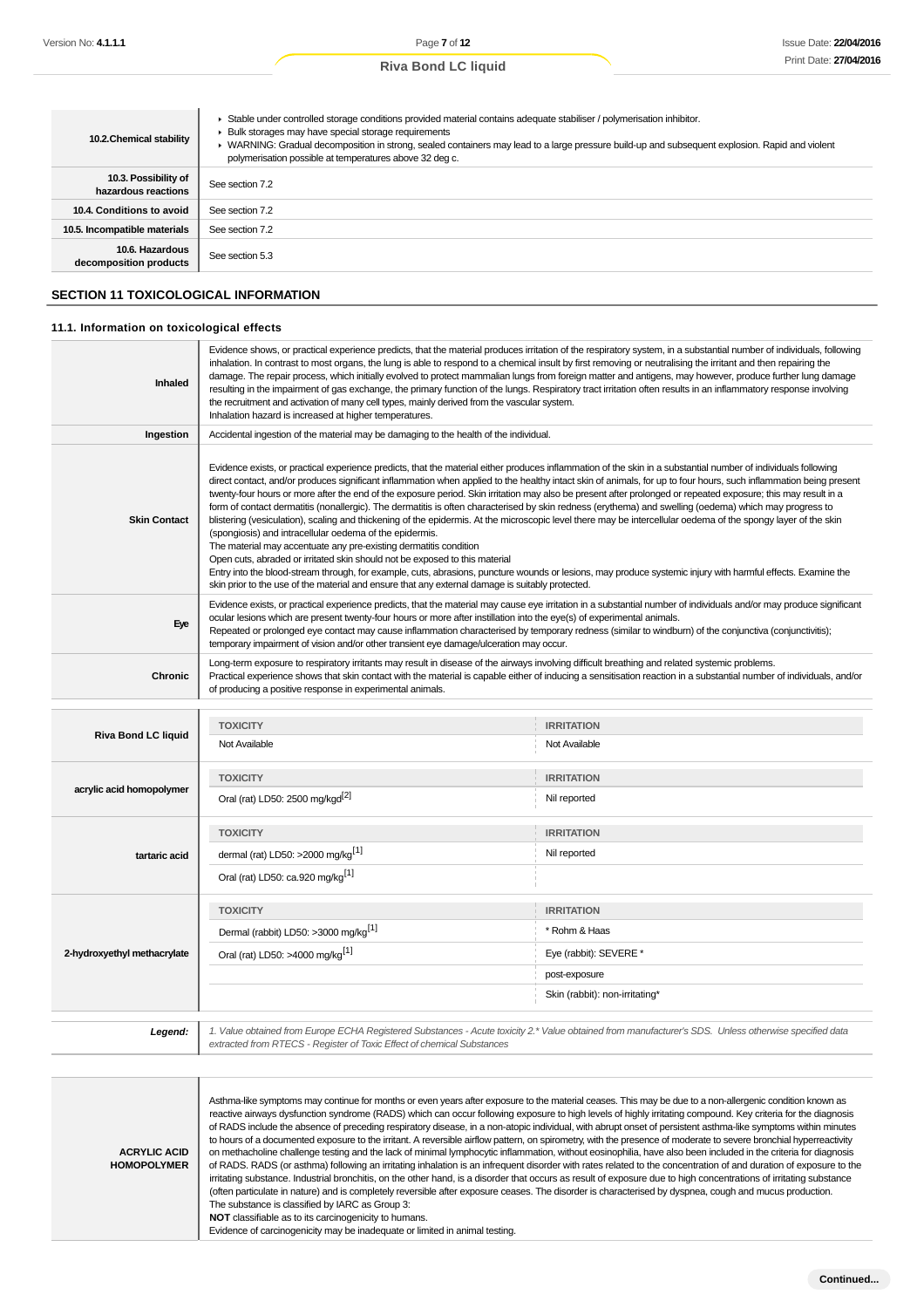| <b>Riva Bond LC liquid</b> |  |
|----------------------------|--|
|                            |  |

| <b>TARTARIC ACID</b>                        | Asthma-like symptoms may continue for months or even years after exposure to the material ceases. This may be due to a non-allergenic condition known as<br>reactive airways dysfunction syndrome (RADS) which can occur following exposure to high levels of highly irritating compound. Key criteria for the diagnosis<br>of RADS include the absence of preceding respiratory disease, in a non-atopic individual, with abrupt onset of persistent asthma-like symptoms within minutes<br>to hours of a documented exposure to the irritant. A reversible airflow pattern, on spirometry, with the presence of moderate to severe bronchial hyperreactivity<br>on methacholine challenge testing and the lack of minimal lymphocytic inflammation, without eosinophilia, have also been included in the criteria for diagnosis<br>of RADS. RADS (or asthma) following an irritating inhalation is an infrequent disorder with rates related to the concentration of and duration of exposure to the<br>irritating substance. Industrial bronchitis, on the other hand, is a disorder that occurs as result of exposure due to high concentrations of irritating substance<br>(often particulate in nature) and is completely reversible after exposure ceases. The disorder is characterised by dyspnea, cough and mucus production.<br>Convulsions, haemorrhage recorded.                                                                                                                                                                                                                                                                                                                                                                                                                                                                                                                                                                                                                                                                                                                                                                                                                                                                                                                                                                   |                                 |                |
|---------------------------------------------|-------------------------------------------------------------------------------------------------------------------------------------------------------------------------------------------------------------------------------------------------------------------------------------------------------------------------------------------------------------------------------------------------------------------------------------------------------------------------------------------------------------------------------------------------------------------------------------------------------------------------------------------------------------------------------------------------------------------------------------------------------------------------------------------------------------------------------------------------------------------------------------------------------------------------------------------------------------------------------------------------------------------------------------------------------------------------------------------------------------------------------------------------------------------------------------------------------------------------------------------------------------------------------------------------------------------------------------------------------------------------------------------------------------------------------------------------------------------------------------------------------------------------------------------------------------------------------------------------------------------------------------------------------------------------------------------------------------------------------------------------------------------------------------------------------------------------------------------------------------------------------------------------------------------------------------------------------------------------------------------------------------------------------------------------------------------------------------------------------------------------------------------------------------------------------------------------------------------------------------------------------------------------------------------------------------------------------------------------|---------------------------------|----------------|
| 2-HYDROXYETHYL<br><b>METHACRYLATE</b>       | The following information refers to contact allergens as a group and may not be specific to this product.<br>Contact allergies quickly manifest themselves as contact eczema, more rarely as urticaria or Quincke's oedema. The pathogenesis of contact eczema involves<br>a cell-mediated (T lymphocytes) immune reaction of the delayed type. Other allergic skin reactions, e.g. contact urticaria, involve antibody-mediated immune<br>reactions. The significance of the contact allergen is not simply determined by its sensitisation potential: the distribution of the substance and the opportunities<br>for contact with it are equally important. A weakly sensitising substance which is widely distributed can be a more important allergen than one with stronger<br>sensitising potential with which few individuals come into contact. From a clinical point of view, substances are noteworthy if they produce an allergic test<br>reaction in more than 1% of the persons tested.<br>Asthma-like symptoms may continue for months or even years after exposure to the material ceases. This may be due to a non-allergenic condition known as<br>reactive airways dysfunction syndrome (RADS) which can occur following exposure to high levels of highly irritating compound. Key criteria for the diagnosis<br>of RADS include the absence of preceding respiratory disease, in a non-atopic individual, with abrupt onset of persistent asthma-like symptoms within minutes<br>to hours of a documented exposure to the irritant. A reversible airflow pattern, on spirometry, with the presence of moderate to severe bronchial hyperreactivity<br>on methacholine challenge testing and the lack of minimal lymphocytic inflammation, without eosinophilia, have also been included in the criteria for diagnosis<br>of RADS. RADS (or asthma) following an irritating inhalation is an infrequent disorder with rates related to the concentration of and duration of exposure to the<br>irritating substance. Industrial bronchitis, on the other hand, is a disorder that occurs as result of exposure due to high concentrations of irritating substance<br>(often particulate in nature) and is completely reversible after exposure ceases. The disorder is characterised by dyspnea, cough and mucus production. |                                 |                |
|                                             | Where no "official" classification for acrylates and methacrylates exists, there has been cautious attempts to create classifications in the absence of contrary<br>evidence. For example<br>Monalkyl or monoarylesters of acrylic acids should be classified as R36/37/38 and R51/53<br>Monoalkyl or monoaryl esters of methacrylic acid should be classified as R36/37/38<br>Based on the available oncogenicity data and without a better understanding of the carcinogenic mechanism the Health and Environmental Review Division<br>(HERD), Office of Toxic Substances (OTS), of the US EPA previously concluded that all chemicals that contain the acrylate or methacrylate moiety<br>(CH2=CHCOO or CH2=C(CH3)COO) should be considered to be a carcinogenic hazard unless shown otherwise by adequate testing.<br>This position has now been revised and acrylates and methacrylates are no longer de facto carcinogens.<br>Dermal (rabbit): >5000 mg/kg* Effects persist beyond 21 days                                                                                                                                                                                                                                                                                                                                                                                                                                                                                                                                                                                                                                                                                                                                                                                                                                                                                                                                                                                                                                                                                                                                                                                                                                                                                                                                                |                                 |                |
| <b>Acute Toxicity</b>                       | ◎                                                                                                                                                                                                                                                                                                                                                                                                                                                                                                                                                                                                                                                                                                                                                                                                                                                                                                                                                                                                                                                                                                                                                                                                                                                                                                                                                                                                                                                                                                                                                                                                                                                                                                                                                                                                                                                                                                                                                                                                                                                                                                                                                                                                                                                                                                                                               | Carcinogenicity                 | $\circledcirc$ |
| <b>Skin Irritation/Corrosion</b>            | ✔                                                                                                                                                                                                                                                                                                                                                                                                                                                                                                                                                                                                                                                                                                                                                                                                                                                                                                                                                                                                                                                                                                                                                                                                                                                                                                                                                                                                                                                                                                                                                                                                                                                                                                                                                                                                                                                                                                                                                                                                                                                                                                                                                                                                                                                                                                                                               | Reproductivity                  | $\circ$        |
| <b>Serious Eye</b><br>Damage/Irritation     | ✔                                                                                                                                                                                                                                                                                                                                                                                                                                                                                                                                                                                                                                                                                                                                                                                                                                                                                                                                                                                                                                                                                                                                                                                                                                                                                                                                                                                                                                                                                                                                                                                                                                                                                                                                                                                                                                                                                                                                                                                                                                                                                                                                                                                                                                                                                                                                               | <b>STOT - Single Exposure</b>   | $\circ$        |
| <b>Respiratory or Skin</b><br>sensitisation | $\checkmark$                                                                                                                                                                                                                                                                                                                                                                                                                                                                                                                                                                                                                                                                                                                                                                                                                                                                                                                                                                                                                                                                                                                                                                                                                                                                                                                                                                                                                                                                                                                                                                                                                                                                                                                                                                                                                                                                                                                                                                                                                                                                                                                                                                                                                                                                                                                                    | <b>STOT - Repeated Exposure</b> | $\circ$        |
| <b>Mutagenicity</b>                         | Ñ                                                                                                                                                                                                                                                                                                                                                                                                                                                                                                                                                                                                                                                                                                                                                                                                                                                                                                                                                                                                                                                                                                                                                                                                                                                                                                                                                                                                                                                                                                                                                                                                                                                                                                                                                                                                                                                                                                                                                                                                                                                                                                                                                                                                                                                                                                                                               | <b>Aspiration Hazard</b>        | $\circ$        |

Legend:  $\blacktriangleright$  - Data available but does not fill the criteria for classification<br>  $\blacktriangleright$  - Data required to make classification available

 $\bigcirc$  – Data Not Available to make classification

## **SECTION 12 ECOLOGICAL INFORMATION**

| 12.1. Toxicity |  |
|----------------|--|
|----------------|--|

| Ingredient                  | <b>Endpoint</b>                                                                                                                                       | <b>Test Duration (hr)</b> | <b>Species</b>                | Value         | Source         |
|-----------------------------|-------------------------------------------------------------------------------------------------------------------------------------------------------|---------------------------|-------------------------------|---------------|----------------|
| acrylic acid homopolymer    | <b>EC50</b>                                                                                                                                           | 384                       | Crustacea                     | 389.869mg/L   | 3              |
| acrylic acid homopolymer    | <b>EC50</b>                                                                                                                                           | 96                        | Algae or other aquatic plants | 8596.446mg/L  | 3              |
| acrylic acid homopolymer    | LC50                                                                                                                                                  | 96                        | Fish                          | 1684.686mg/L  | 3              |
| tartaric acid               | EC50                                                                                                                                                  | 96                        | Algae or other aquatic plants | 434.65983mg/L | 3              |
| tartaric acid               | LC50                                                                                                                                                  | 96                        | Fish                          | $>100$ mg/L   | $\overline{2}$ |
| tartaric acid               | <b>EC50</b>                                                                                                                                           | 48                        | Crustacea                     | 93.313mg/L    | 2              |
| tartaric acid               | <b>EC50</b>                                                                                                                                           | 72                        | Algae or other aquatic plants | 51.4043mg/L   | 2              |
| tartaric acid               | <b>NOEC</b>                                                                                                                                           | 72                        | Algae or other aquatic plants | 3.125mg/L     | 2              |
| 2-hydroxyethyl methacrylate | LC50                                                                                                                                                  | 96                        | Fish                          | $>100$ mg/L   | 2              |
| 2-hydroxyethyl methacrylate | <b>EC50</b>                                                                                                                                           | 48                        | Crustacea                     | 210mg/L       | 2              |
| 2-hydroxyethyl methacrylate | <b>EC50</b>                                                                                                                                           | 504                       | Crustacea                     | 90.1mg/L      | $\overline{2}$ |
| 2-hydroxyethyl methacrylate | <b>NOEC</b>                                                                                                                                           | 504                       | Crustacea                     | 24.1mg/L      | 2              |
| 2-hydroxyethyl methacrylate | <b>EC50</b>                                                                                                                                           | 72                        | Algae or other aquatic plants | 345mg/L       | 2              |
|                             | Extracted from 1. IUCLID Toxicity Data 2. Europe ECHA Registered Substances - Ecotoxicological Information - Aquatic Toxicity 3. EPIWIN Suite V3.12 - |                           |                               |               |                |

**Legend:**

Aquatic Toxicity Data (Estimated) 4. US EPA, Ecotox database - Aquatic Toxicity Data 5. ECETOC Aquatic Hazard Assessment Data 6. NITE (Japan) - Bioconcentration Data 7. METI (Japan) - Bioconcentration Data 8. Vendor Data

Harmful to aquatic organisms.

May cause long-term adverse effects in the aquatic environment. **DO NOT** discharge into sewer or waterways.

#### **12.2. Persistence and degradability**

**Ingredient Persistence: Water/Soil Persistence: Air**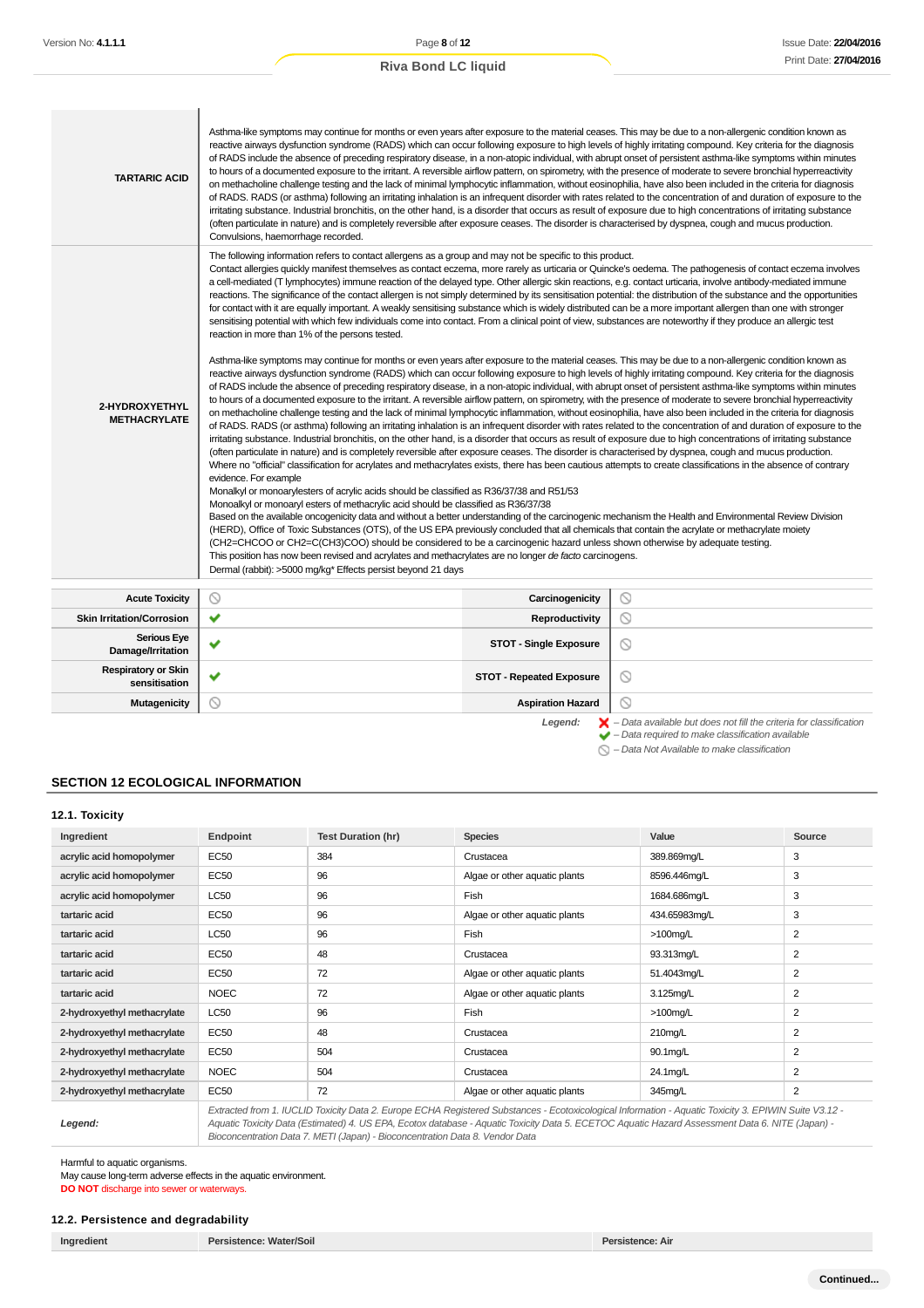| acrylic acid homopolymer    | LOW | LOW |
|-----------------------------|-----|-----|
| tartaric acid               | LOW | LOW |
| 2-hydroxyethyl methacrylate | LOW | LOW |

#### **12.3. Bioaccumulative potential**

| Ingredient                  | <b>Bioaccumulation</b>    |
|-----------------------------|---------------------------|
| acrylic acid homopolymer    | LOW (LogKOW = $0.4415$ )  |
| tartaric acid               | LOW (LogKOW = $-1.0017$ ) |
| 2-hydroxyethyl methacrylate | LOW (BCF = $1.54$ )       |

## **12.4. Mobility in soil**

| Ingredient                  | <b>Mobility</b>      |
|-----------------------------|----------------------|
| acrylic acid homopolymer    | $HIGH (KOC = 1.201)$ |
| tartaric acid               | $HIGH (KOC = 1)$     |
| 2-hydroxyethyl methacrylate | $HIGH (KOC = 1.043)$ |

#### **12.5.Results of PBT and vPvB assessment**

| Relevant available data | Not Available | Not Available | Not Available |
|-------------------------|---------------|---------------|---------------|
| PBT Criteria fulfilled? | Not Available | Not Available | Not Available |

#### **12.6. Other adverse effects**

No data available

#### **SECTION 13 DISPOSAL CONSIDERATIONS**

#### **13.1. Waste treatment methods**

| <b>Product / Packaging</b><br>disposal | DO NOT allow wash water from cleaning or process equipment to enter drains.<br>It may be necessary to collect all wash water for treatment before disposal.<br>In all cases disposal to sewer may be subject to local laws and requlations and these should be considered first.<br>▶ Where in doubt contact the responsible authority.<br>Consult State Land Waste Management Authority for disposal.<br>Bury residue in an authorised landfill. |
|----------------------------------------|---------------------------------------------------------------------------------------------------------------------------------------------------------------------------------------------------------------------------------------------------------------------------------------------------------------------------------------------------------------------------------------------------------------------------------------------------|
| Waste treatment options                | Not Available                                                                                                                                                                                                                                                                                                                                                                                                                                     |
| Sewage disposal options                | Not Available                                                                                                                                                                                                                                                                                                                                                                                                                                     |
|                                        |                                                                                                                                                                                                                                                                                                                                                                                                                                                   |

#### **SECTION 14 TRANSPORT INFORMATION**

#### **Labels Required**

**Marine Pollutant** NO

### **Land transport (ADR): NOT REGULATED FOR TRANSPORT OF DANGEROUS GOODS**

| 14.1.UN number                        | Not Applicable                                                                                                         |                                                                                        |  |  |  |
|---------------------------------------|------------------------------------------------------------------------------------------------------------------------|----------------------------------------------------------------------------------------|--|--|--|
| 14.2. Packing group                   | Not Applicable                                                                                                         |                                                                                        |  |  |  |
| 14.3.UN proper shipping<br>name       | Not Applicable                                                                                                         |                                                                                        |  |  |  |
| 14.4. Environmental hazard            | Not Applicable                                                                                                         |                                                                                        |  |  |  |
| 14.5. Transport hazard<br>class(es)   | Class<br>Not Applicable<br>Not Applicable<br>Subrisk                                                                   |                                                                                        |  |  |  |
| 14.6. Special precautions for<br>user | Hazard identification (Kemler)<br>Classification code<br><b>Hazard Label</b><br>Special provisions<br>Limited quantity | Not Applicable<br>Not Applicable<br>Not Applicable<br>Not Applicable<br>Not Applicable |  |  |  |

#### **Air transport (ICAO-IATA / DGR): NOT REGULATED FOR TRANSPORT OF DANGEROUS GOODS**

| 14.1. UN number                  | Not Applicable |
|----------------------------------|----------------|
| 14.2. Packing group              | Not Applicable |
| 14.3. UN proper shipping<br>name | Not Applicable |
| 14.4. Environmental hazard       | Not Applicable |
|                                  |                |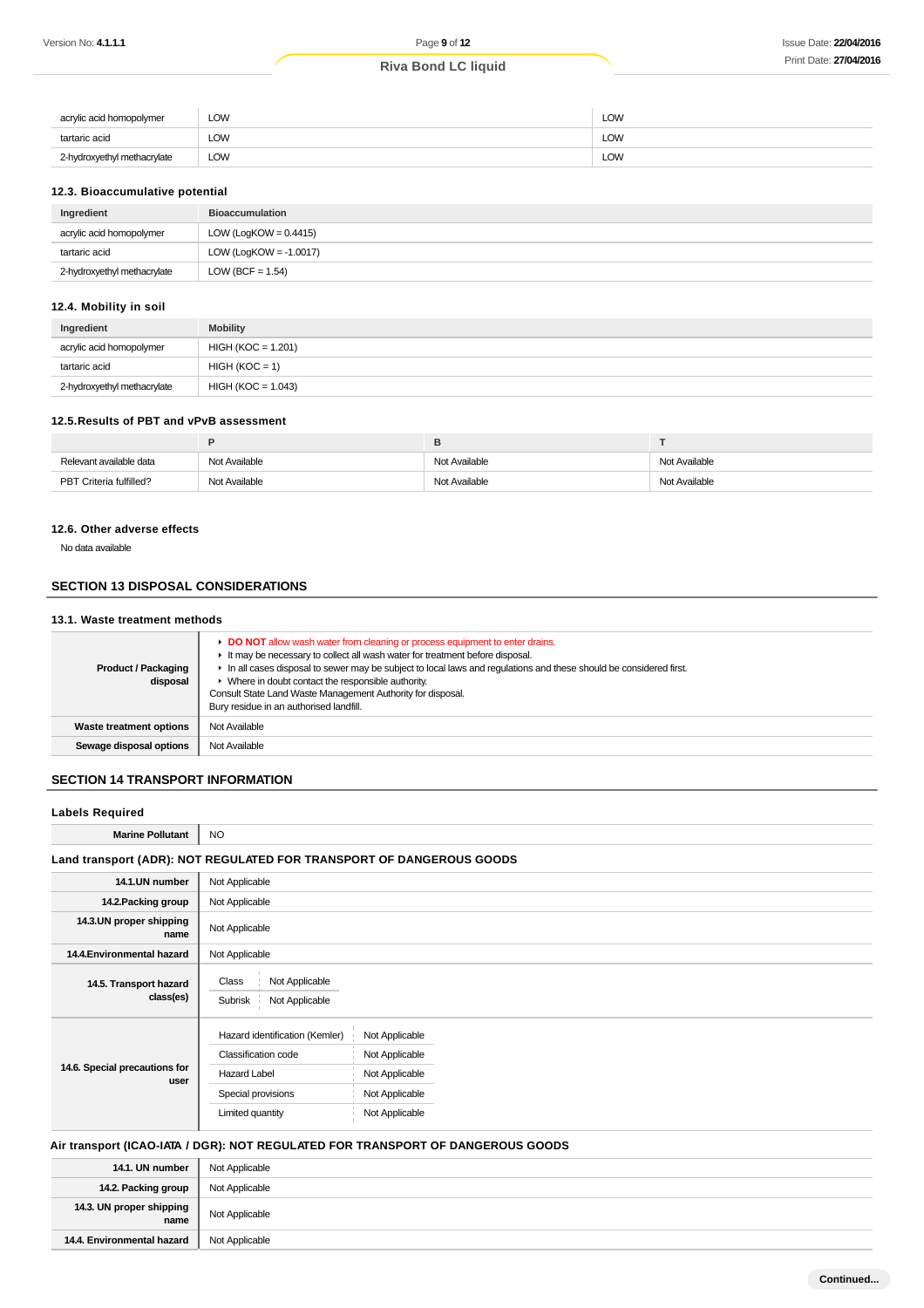| 14.5. Transport hazard<br>class(es)   | <b>ICAO/IATA Class</b><br>Not Applicable<br>ICAO / IATA Subrisk<br>Not Applicable<br><b>ERG Code</b><br>Not Applicable |                |
|---------------------------------------|------------------------------------------------------------------------------------------------------------------------|----------------|
|                                       | Special provisions                                                                                                     | Not Applicable |
|                                       | Cargo Only Packing Instructions                                                                                        | Not Applicable |
|                                       | Cargo Only Maximum Qty / Pack                                                                                          | Not Applicable |
| 14.6. Special precautions for<br>user | Passenger and Cargo Packing Instructions                                                                               | Not Applicable |
|                                       | Passenger and Cargo Maximum Qty / Pack                                                                                 | Not Applicable |
|                                       | Passenger and Cargo Limited Quantity Packing Instructions                                                              | Not Applicable |
|                                       | Passenger and Cargo Limited Maximum Qty / Pack                                                                         | Not Applicable |
|                                       |                                                                                                                        |                |

#### **Sea transport (IMDG-Code / GGVSee): NOT REGULATED FOR TRANSPORT OF DANGEROUS GOODS**

| 14.1. UN number                       | Not Applicable                                                                                                             |
|---------------------------------------|----------------------------------------------------------------------------------------------------------------------------|
| 14.2. Packing group                   | Not Applicable                                                                                                             |
| 14.3. UN proper shipping<br>name      | Not Applicable                                                                                                             |
| 14.4. Environmental hazard            | Not Applicable                                                                                                             |
| 14.5. Transport hazard<br>class(es)   | <b>IMDG Class</b><br>Not Applicable<br><b>IMDG Subrisk</b><br>Not Applicable                                               |
| 14.6. Special precautions for<br>user | Not Applicable<br><b>EMS Number</b><br>Special provisions<br>Not Applicable<br><b>Limited Quantities</b><br>Not Applicable |

#### **Inland waterways transport (ADN): NOT REGULATED FOR TRANSPORT OF DANGEROUS GOODS**

| 14.1. UN number                       | Not Applicable                                                                                                                                                                                            |
|---------------------------------------|-----------------------------------------------------------------------------------------------------------------------------------------------------------------------------------------------------------|
| 14.2. Packing group                   | Not Applicable                                                                                                                                                                                            |
| 14.3. UN proper shipping<br>name      | Not Applicable                                                                                                                                                                                            |
| 14.4. Environmental hazard            | Not Applicable                                                                                                                                                                                            |
| 14.5. Transport hazard<br>class(es)   | Not Applicable<br>Not Applicable                                                                                                                                                                          |
| 14.6. Special precautions for<br>user | <b>Classification code</b><br>Not Applicable<br>Special provisions<br>Not Applicable<br>Not Applicable<br>Limited quantity<br>Equipment required<br>Not Applicable<br>Not Applicable<br>Fire cones number |

#### **Transport in bulk according to Annex II of MARPOL and the IBC code**

Not Applicable

## **SECTION 15 REGULATORY INFORMATION**

**15.1. Safety, health and environmental regulations / legislation specific for the substance or mixture**

| ACRYLIC ACID HOMOPOLYMER(9003-01-4) IS FOUND ON THE FOLLOWING REGULATORY LISTS                                                                                                |                                                                                                                                     |
|-------------------------------------------------------------------------------------------------------------------------------------------------------------------------------|-------------------------------------------------------------------------------------------------------------------------------------|
| EU REACH Regulation (EC) No 1907/2006 - Annex XVII - Restrictions on the manufacture,<br>placing on the market and use of certain dangerous substances, mixtures and articles | International Agency for Research on Cancer (IARC) - Agents Classified by the IARC<br>Monographs                                    |
| European Customs Inventory of Chemical Substances ECICS (English)                                                                                                             |                                                                                                                                     |
| TARTARIC ACID(87-69-4) IS FOUND ON THE FOLLOWING REGULATORY LISTS                                                                                                             |                                                                                                                                     |
| European Customs Inventory of Chemical Substances ECICS (English)                                                                                                             | European Union - European Inventory of Existing Commercial Chemical Substances (EINECS)                                             |
| European List of Notified Chemical Substances (ELINCS)                                                                                                                        | (English)                                                                                                                           |
| 2-HYDROXYETHYL METHACRYLATE(868-77-9) IS FOUND ON THE FOLLOWING REGULATORY LISTS                                                                                              |                                                                                                                                     |
| EU European Chemicals Agency (ECHA) Community Rolling Action Plan (CoRAP) List of<br>Substances                                                                               | European Union (EU) Annex I to Directive 67/548/EEC on Classification and Labelling of<br>Dangerous Substances - updated by ATP: 31 |
| European Customs Inventory of Chemical Substances ECICS (English)                                                                                                             | European Union (EU) Regulation (EC) No 1272/2008 on Classification, Labelling and                                                   |
| European Union - European Inventory of Existing Commercial Chemical Substances (EINECS)<br>(English)                                                                          | Packaging of Substances and Mixtures - Annex VI                                                                                     |

This safety data sheet is in compliance with the following EU legislation and its adaptations - as far as applicable -: 67/548/EEC, 1999/45/EC, 98/24/EC, 92/85/EC, 94/33/EC, 91/689/EEC, 1999/13/EC, Commission Regulation (EU) 2015/830, Regulation (EC) No 1272/2008 and their amendments as well as the following British legislation: - The Control of Substances Hazardous to Health Regulations (COSHH) 2002 - COSHH Essentials - The Management of Health and Safety at Work Regulations 1999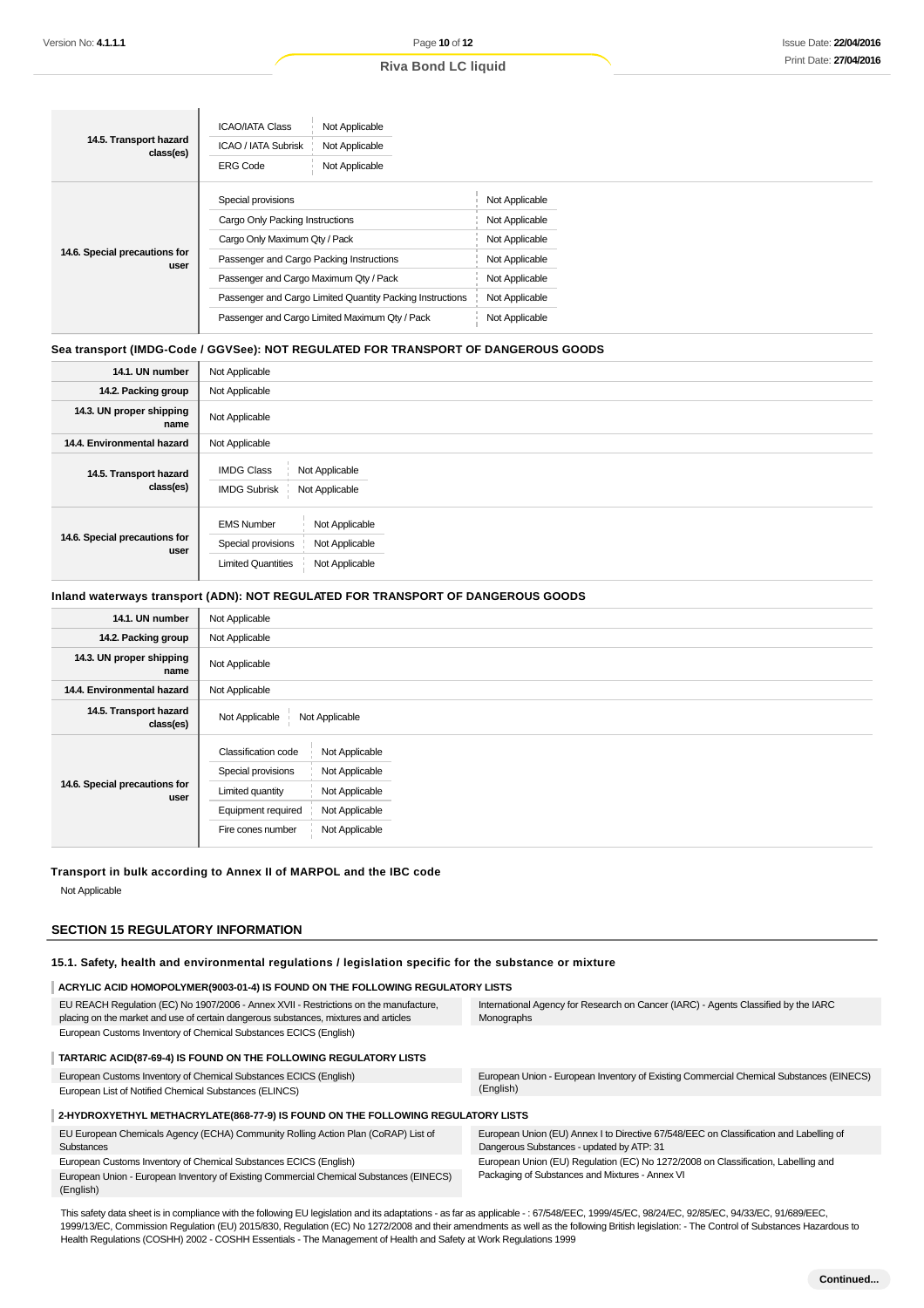#### **15.2. Chemical safety assessment**

For further information please look at the Chemical Safety Assessment and Exposure Scenarios prepared by your Supply Chain if available.

#### **ECHA SUMMARY**

| Ingredient                                  | <b>Index No</b><br><b>CAS number</b>                                                                                                                                                         |  | <b>ECHA Dossier</b>                             |  |                                                                        |  |
|---------------------------------------------|----------------------------------------------------------------------------------------------------------------------------------------------------------------------------------------------|--|-------------------------------------------------|--|------------------------------------------------------------------------|--|
| acrylic acid homopolymer                    | 9003-01-4<br>Not Available                                                                                                                                                                   |  | Not Available                                   |  |                                                                        |  |
| <b>Harmonisation (C&amp;L</b><br>Inventory) | <b>Hazard Class and Category Code(s)</b>                                                                                                                                                     |  | <b>Pictograms Signal</b><br><b>Word Code(s)</b> |  | <b>Hazard Statement Code(s)</b>                                        |  |
|                                             | Not Classified                                                                                                                                                                               |  | Wng, GHS08, Dgr,<br>GHS05, GHS09, GHS02         |  | H319, H335, H340, H350, H314,<br>H332, H317, H290, H226, H302,<br>H312 |  |
| 2                                           | Not Classified, Skin Irrit. 2, Eye Irrit. 2, STOT SE 3, Muta. 1B, Carc. 1A, Skin Corr.<br>1B, Aquatic Chronic 3, Skin Corr. 1A, Acute Tox. 4, Met. Corr. 1, Flam. Lig. 3,<br>Aquatic Acute 1 |  | Wng, GHS08, Dgr,<br>GHS05, GHS09, GHS02         |  | H319, H335, H340, H350, H314,<br>H332, H317, H290, H226, H302.<br>H312 |  |
| 2                                           | Skin Corr. 1B, Eye Dam. 1                                                                                                                                                                    |  | GHS05, Dgr                                      |  | H314                                                                   |  |

Harmonisation Code 1 = The most prevalent classification. Harmonisation Code 2 = The most severe classification.

| Ingredient                                  | <b>CAS number</b>                                                                                                                   | <b>Index No</b>                                                                      | <b>ECHA Dossier</b>                      |                                    |  |  |
|---------------------------------------------|-------------------------------------------------------------------------------------------------------------------------------------|--------------------------------------------------------------------------------------|------------------------------------------|------------------------------------|--|--|
| tartaric acid                               | 87-69-4                                                                                                                             | Not Available<br>01-2119537204-47-XXXX, 01-2119851173-43-XXXX, 01-2119851174-41-XXXX |                                          |                                    |  |  |
|                                             |                                                                                                                                     |                                                                                      |                                          |                                    |  |  |
| <b>Harmonisation (C&amp;L</b><br>Inventory) | <b>Hazard Class and Category Code(s)</b>                                                                                            |                                                                                      | <b>Pictograms Signal Word</b><br>Code(s) | <b>Hazard Statement</b><br>Code(s) |  |  |
|                                             | Acute Tox. 4, Skin Irrit. 2, Skin Sens. 1, Eye Irrit. 2, STOT SE 3                                                                  |                                                                                      | GHS07, Wng                               | H302, H315, H317, H319,<br>H335    |  |  |
| 2                                           | Eye Dam. 1, Skin Irrit. 2, Acute Tox. 4, Skin Sens. 1, Eye Irrit. 2, STOT SE 3, Not Classified,<br>Aquatic Chronic 3, Eye Irrit. 2A |                                                                                      | GHS05, Dgr, Wng, GHS06                   | H318, H315, H302, H317,<br>H335    |  |  |

Harmonisation Code  $1 =$  The most prevalent classification. Harmonisation Code  $2 =$  The most severe classification.

| Ingredient                                  | <b>CAS number</b>                                                                              | Index No | <b>ECHA Dossier</b>                      |                                    |  |
|---------------------------------------------|------------------------------------------------------------------------------------------------|----------|------------------------------------------|------------------------------------|--|
| 2-hydroxyethyl methacrylate                 | 607-124-00-X<br>868-77-9                                                                       |          | 01-2119490169-29-XXXX                    |                                    |  |
|                                             |                                                                                                |          |                                          |                                    |  |
| <b>Harmonisation (C&amp;L</b><br>Inventory) | <b>Hazard Class and Category Code(s)</b>                                                       |          | <b>Pictograms Signal Word</b><br>Code(s) | <b>Hazard Statement</b><br>Code(s) |  |
|                                             | Skin Irrit. 2, Skin Sens. 1, Eye Irrit. 2                                                      |          | GHS07, Wng                               | H315, H317, H319                   |  |
| 2                                           | Skin Sens. 1, Eye Irrit. 2, Skin Irrit. 2, Skin Sens. 1B, Aquatic Chronic 4, Not<br>Classified |          | GHS07, Wng                               | H317, H319, H315                   |  |

Harmonisation Code 1 = The most prevalent classification. Harmonisation Code 2 = The most severe classification.

| <b>National Inventory</b>               | <b>Status</b>                                                                                                                                                                                |
|-----------------------------------------|----------------------------------------------------------------------------------------------------------------------------------------------------------------------------------------------|
| Australia - AICS                        | Y                                                                                                                                                                                            |
| Canada - DSL                            | Y                                                                                                                                                                                            |
| Canada - NDSL                           | N (acrylic acid homopolymer; tartaric acid; 2-hydroxyethyl methacrylate)                                                                                                                     |
| China - IECSC                           | Y                                                                                                                                                                                            |
| Europe - EINEC / ELINCS /<br><b>NLP</b> | N (acrylic acid homopolymer)                                                                                                                                                                 |
| Japan - ENCS                            | Y                                                                                                                                                                                            |
| Korea - KECI                            | Y                                                                                                                                                                                            |
| New Zealand - NZIoC                     | Y                                                                                                                                                                                            |
| Philippines - PICCS                     | Y                                                                                                                                                                                            |
| USA - TSCA                              | Y                                                                                                                                                                                            |
| Legend:                                 | $Y = All$ ingredients are on the inventory<br>$N = Not$ determined or one or more ingredients are not on the inventory and are not exempt from listing(see specific ingredients in brackets) |

## **SECTION 16 OTHER INFORMATION**

#### **Full text Risk and Hazard codes**

| H226 | Flammable liquid and vapour.             |
|------|------------------------------------------|
| H290 | May be corrosive to metals.              |
| H302 | Harmful if swallowed.                    |
| H312 | Harmful in contact with skin.            |
| H314 | Causes severe skin burns and eye damage. |
| H318 | Causes serious eye damage.               |
| H332 | Harmful if inhaled.                      |
| H340 | May cause genetic defects.               |
| H350 | May cause cancer.                        |